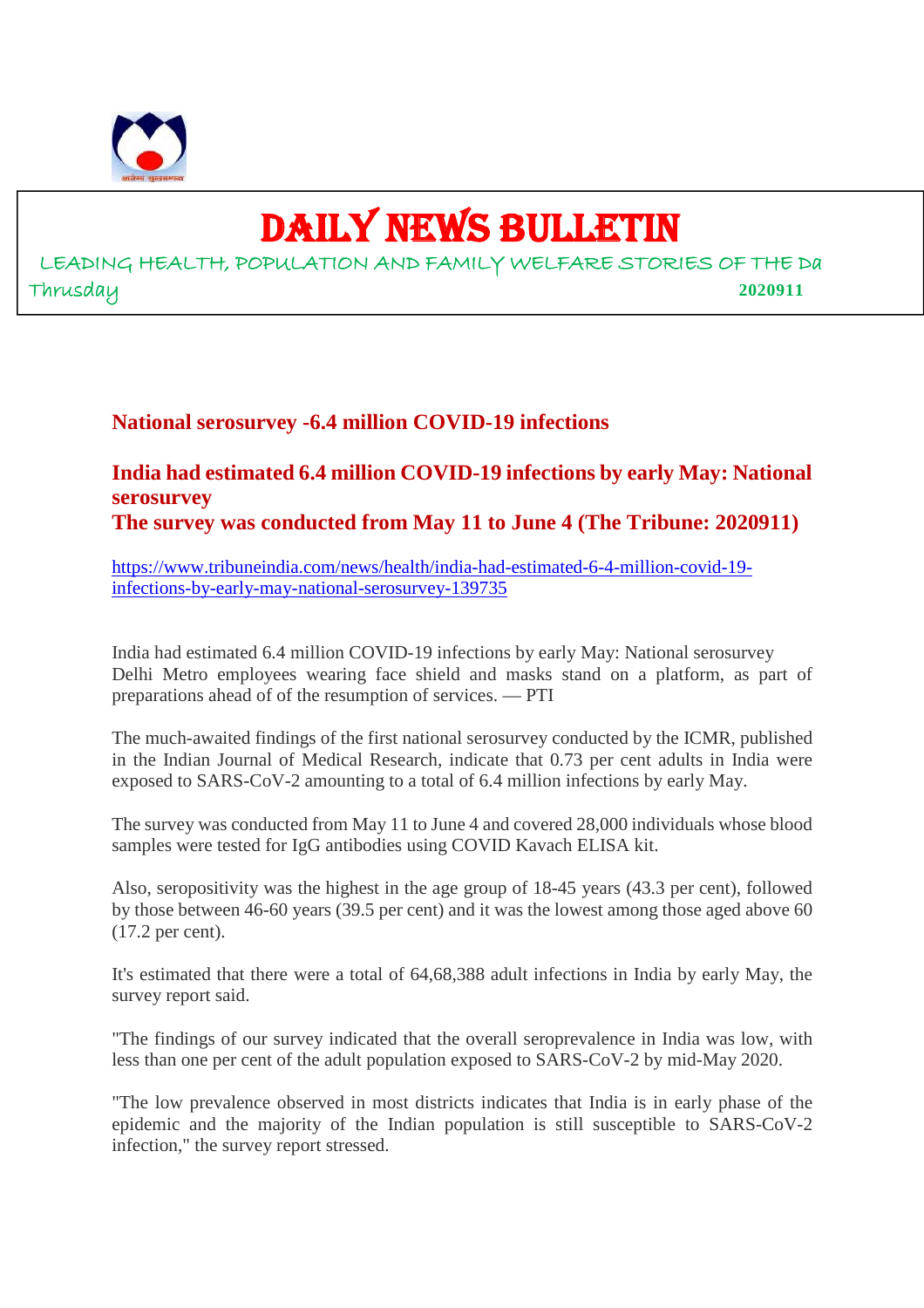It highlighted the need to continue to implement context-specific containment measures including testing of all symptomatics, isolating positive cases and tracing high-risk contacts to slow down transmission and prevent overburdening of the health system.

Males living in urban slums and with occupations involving high risk of exposure to potentially infected persons were associated with seropositivity.

According to the survey report, seroprevalence ranged between 0.62 and 1.03 per cent across the four strata of districts.

The stratification of districts as zero cases (15 districts), low (22 districts), medium (16) and high (17) was done on the basis of the reported number of COVID-19 cases as on April 25.

Based on the overall adjusted seroprevalence of 0.73 per cent and reported number of COVID-19 cases, it was estimated that for every RT-PCR confirmed case of COVID-19 there were 82- 130 infections in India.

As part of the survey, a total of 30,283 households were visited from 700 clusters in 70 districts across the four strata. About one-fourth (25.9 per cent) of the surveyed clusters were from urban areas. A total of 28,000 individuals consented to participate, the report stated.

Nearly half (48.5 per cent) of the participants were aged between 18 and 45 and 51.5 per cent (14,390) were females. In all, 18.7 per cent of the participants had an occupation with a high risk of exposure to potentially infected persons.

The survey noted that there could be under-detection of COVID-19 cases in the zero stratum districts on account of low testing as well as poor access to testing laboratories.

In four of the 15 districts in this stratum, COVID-19 testing laboratories were not available in the district headquarters and the samples were transported to the state headquarters hospitals for diagnosis.

The present findings of seropositivity in the strata of districts with zero to low incidence of COVID-19 cases underscores the need to strengthen surveillance and augment the testing of suspected cases in these areas, the survey report said. PTI

### **Oxford vaccine**

**Serum Institute halts India trials of Oxford vaccine after drug controller's notice**

**Trials paused after study participant developed unexplained illness (The Tribune: 2020911)**

https://www.tribuneindia.com/news/health/serum-institute-halts-india-trials-of-oxfordvaccine-after-drug-controllers-notice-139217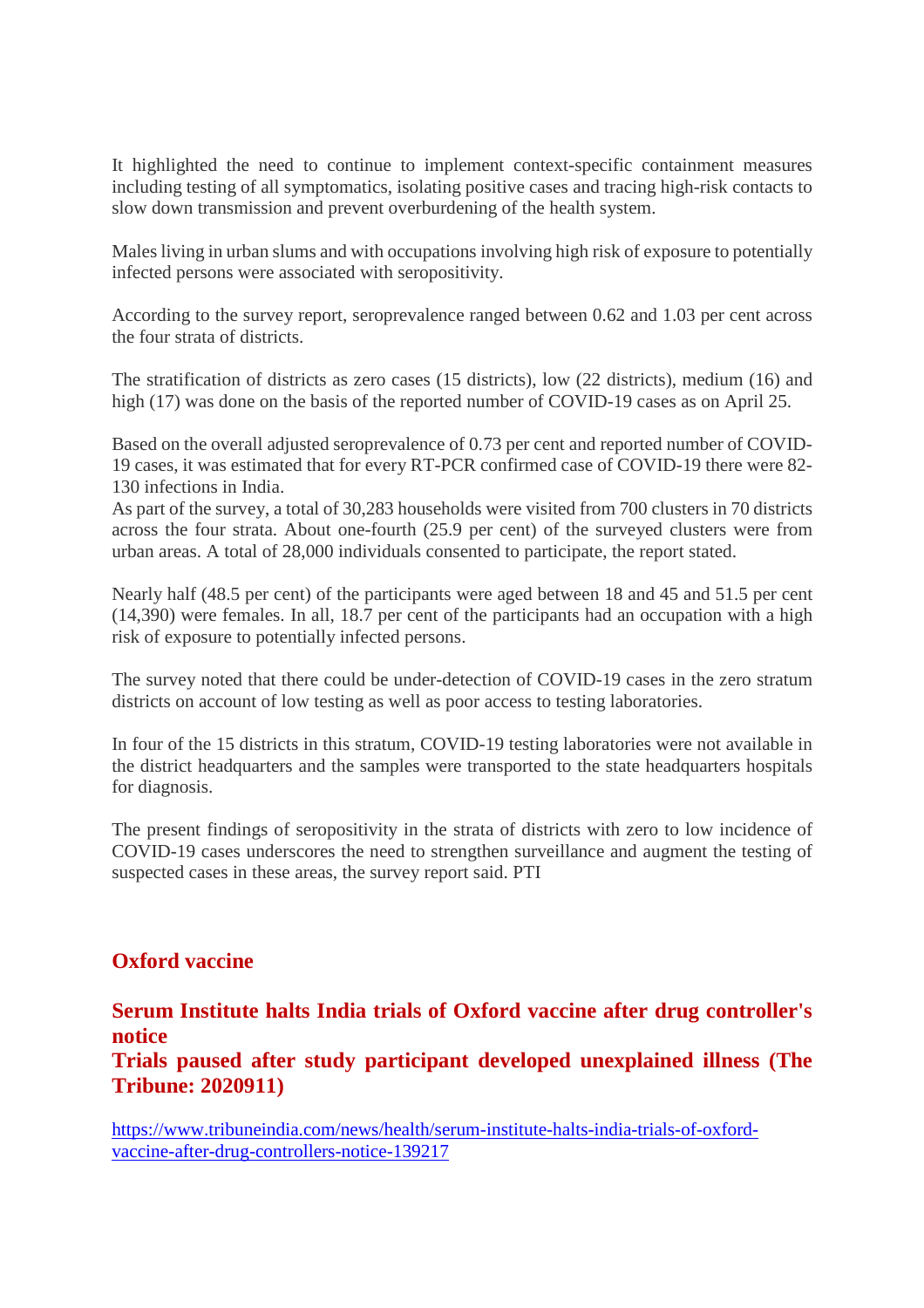Serum Institute halts India trials of Oxford vaccine after drug controller's notice We are reviewing the situation and pausing India trials," Serum said in a brief statement.

The Serum Institute of India on Thursday announced halting of India trials of the Oxford University-AstraZeneca COVID vaccine candidate till the global suspension on the process is revoked and the trials restarted.

Adar Poonawala-led SII, which is a manufacturing partner for the vaccine, today said: "We are reviewing the situation and pausing India trials till AstraZeneca restarts them. We are following DCGI's instructions and will not be able to comment further on the same. You can connect with DCGI for more updates on this front."

The announcement of India pause of trials was announced by SII a day after Drug Controller General of India issued it a show-cause notice asking why permissions granted earlier for phase 2 and 3 human trials on Indian volunteers not be suspended in the light of new evidence of severe illness in a participant of the UK phase-3 trial of the vaccine.

AstraZeneca yesterday announced global halt of the ongoing phase-3 trials of the said vaccine after a participant developed a serious neurological illness whose source is being probed.

#### **AstraZeneca**

#### **AstraZeneca says should know if vaccine works by year-end if trials resume (The Tribune: 2020911)**

https://www.tribuneindia.com/news/health/astrazeneca-says-should-know-if-vaccine-worksby-year-end-if-trials-resume-139212

AstraZeneca says should know if vaccine works by year-end if trials resume

AstraZeneca's chief executive Pascal Soriot said on Thursday that it should know before the end of the year whether its experimental vaccine would protect people from COVID-19, if the British drugmaker is allowed to resume trials, which were paused this week.

It suspended the late-stage trials after an illness in a study subject in Britain. The patient was reportedly suffering from neurological symptoms associated with a rare spinal inflammatory disorder called transverse myelitis.

Soriot said during a call on the vaccine, which the World Health Organization (WHO) has flagged as the most promising in combatting coronavirus, that it was very common for a trial to be suspended, the difference being that the world was watching.

The CEO said AstraZeneca did not know the diagnosis for the volunteer in the trial, adding that it was not clear if they had transverse myelitis and more tests were needed.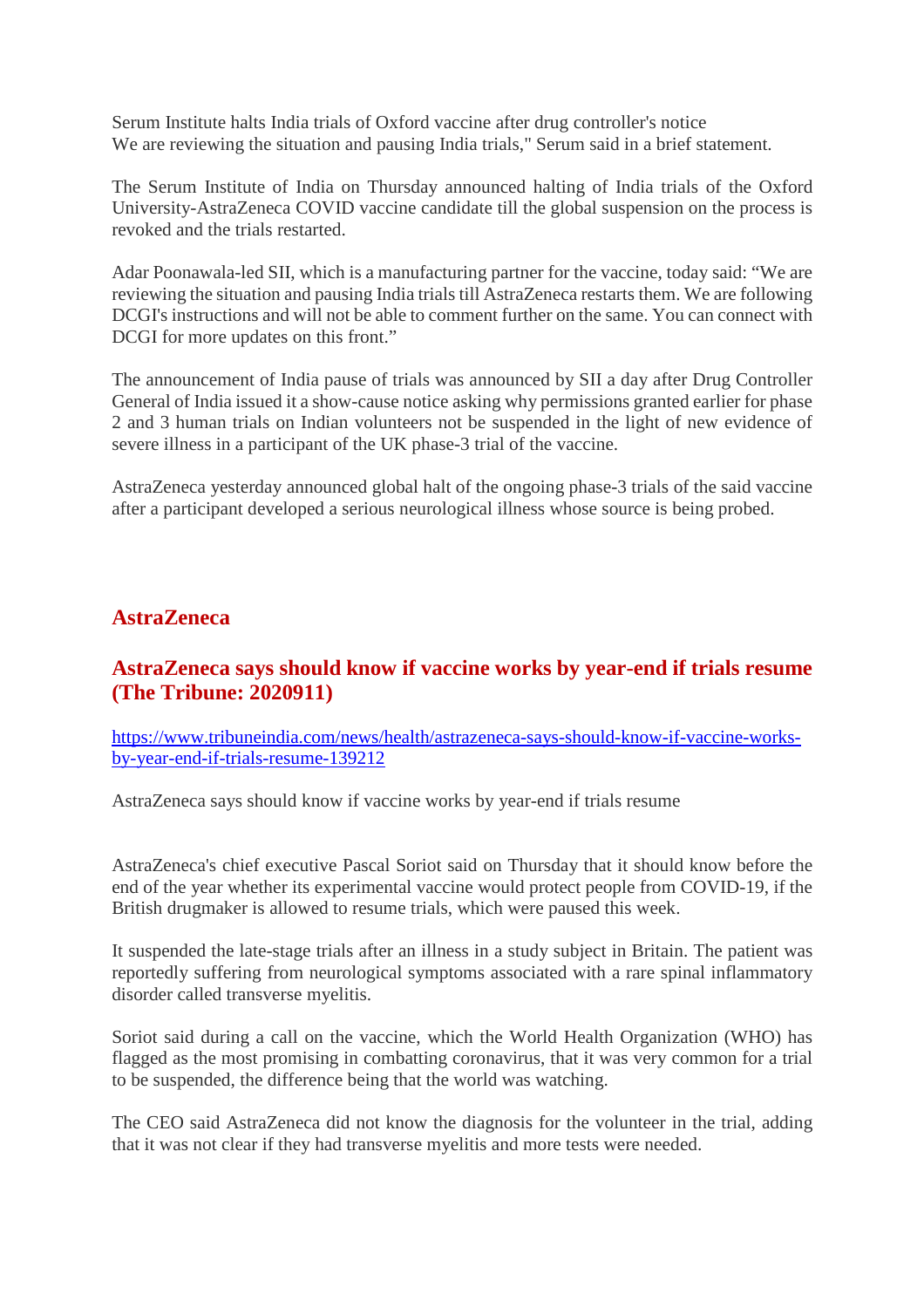Soriot said the diagnosis would be submitted to an independent safety committee and this would usually then tell the company whether trials can be resumed. Reuters

#### **Neutralising antibodies**

#### **More cats may have COVID-19 than believed: Study (The Tribune: 2020911)**

https://www.tribuneindia.com/news/health/more-cats-may-have-covid-19-than-believedstudy-139194

11 cats had neutralising antibodies -- proteins that bind so successfully to a virus they block the infection.

More cats may have COVID-19 than believed: Study Researchers from Huazhong Agricultural University took blood samples from 102 cats

More cats might be contracting COVID-19 than first believed, according to a study that looked at felines in Wuhan, China, where the first known outbreak of the disease began.

Researchers from Huazhong Agricultural University took blood samples from 102 cats between January and March 2020, following the first outbreak.

They also collected nasal and anal swabs from the felines.

The study, published in the peer-reviewed journal Emerging Microbes & Infections, showed COVID-19 antibodies present in 15 of the blood samples taken from the cats.

It found that of these, 11 cats had neutralising antibodies -- proteins that bind so successfully to a virus they block the infection.

The study shows cats are fighting off the virus with naturally developed antibodies, however, they could be at risk of reinfection.

According to the results of return visits, none of the cats actually tested positive for COVID-19 or displayed obvious symptoms and none of them died.

The sample of cats looked at included 46 abandoned from 3 animal shelters, 41 from 5 pet hospitals, and 15 cats were from COVID-19 patient families, the researchers said.

They noted that the three cats with the highest levels of antibodies were all owned by patients who had been diagnosed with COVID-19.

There were also signs of cats being infected with the virus by other cats from those that were abandoned or based in the pet hospitals, the researchers said.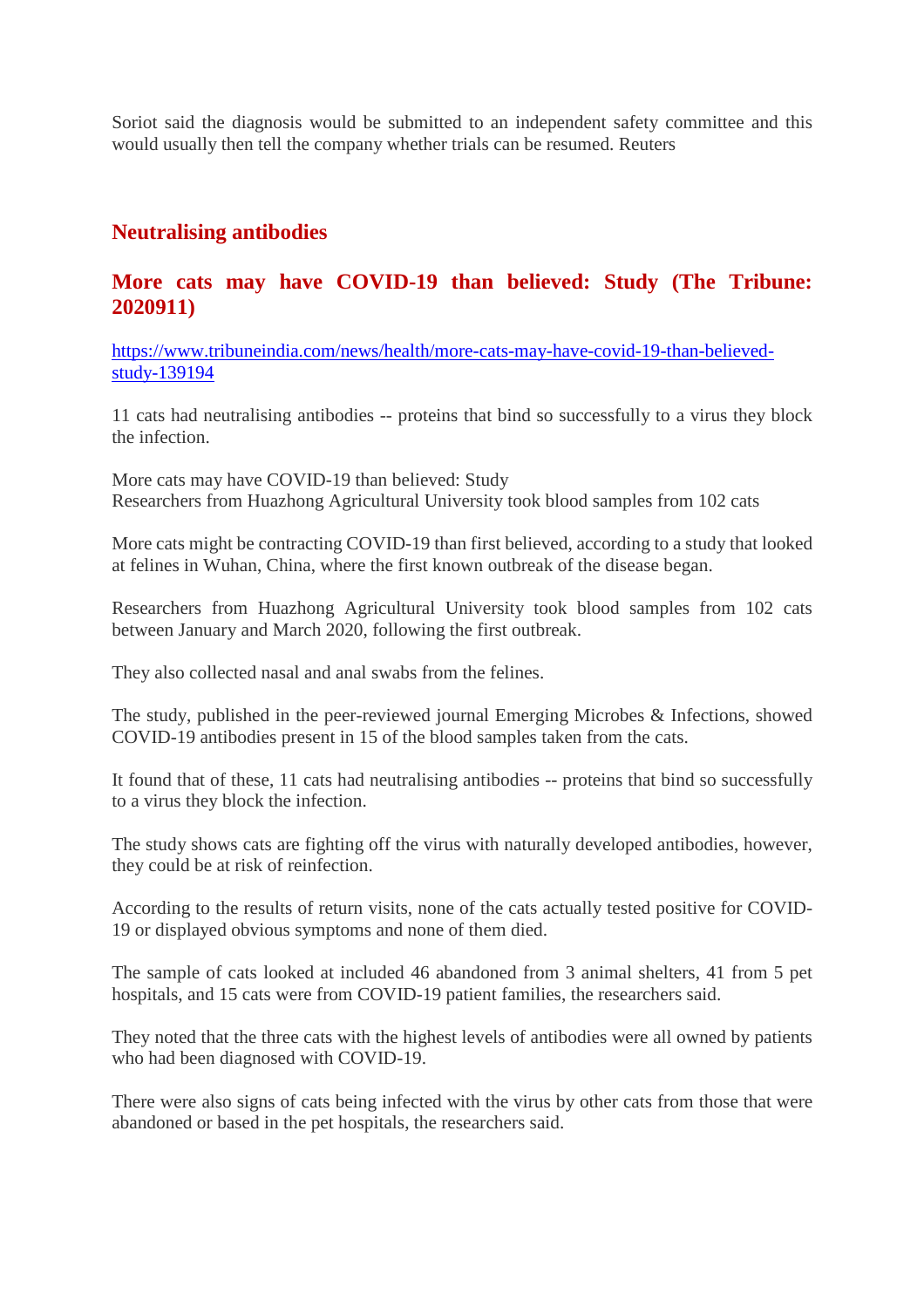According to Meilin Jin, lead author of the study, while there is currently no evidence for catto-human transmission, precautions should be considered.

"Although the infection in stray cats could not be fully understood, it is reasonable to speculate that these infections are probably due to the contact with SARS-CoV-2 polluted environment, or COVID-19 patients who fed the cats," Jin said.

"Therefore measures should be considered to maintain a suitable distance between COVID-19 patients and companion animals such as cats and dogs, and hygiene and quarantine measures should also be established for those high-risk animals," Jin added. PTI

#### **Stress due to pandemic**

#### **Nearly 50% of India's working women feeling increased stress due to pandemic: Survey For men, this number stood at 38 per cent ((The Tribune: 2020911)**

Nearly 50% of India's working women feeling increased stress due to pandemic: Survey Photo for representation only.

Nearly 50 per cent of India's working women are feeling increased stress due to the COVID-19 pandemic, claimed a survey conducted by online professional network LinkedIn.

It revealed that the pandemic is taking a toll on the emotional well-being of India's working women as 47 per cent report they are experiencing more stress or anxiety due to the pandemic, LinkedIn said.

For men, this number stood at 38 per cent, pointing towards a disproportionate impact on women in these testing times, it said.

LinkedIn on Thursday announced the findings of the tenth edition of the LinkedIn Workforce Confidence Index, a fortnightly pulse on the confidence of India's workforce.

Based on the survey responses of 2,254 professionals in India, findings from the weeks of July 27 - August 23 reveal the pandemic's impact on India's working mothers and working women, and the cautious optimism of freelancers towards personal finances and career prospects, it said.

The survey also underscored the challenges of childcare during the pandemic, according to a LinkedIn statement.

The survey showed that India's overall confidence is growing steadily.

Remote working has laid out a tougher road for India's working mothers as the survey showed that around one in three (31 per cent) working mothers are currently providing childcare fulltime, when compared to nearly one in five (17 per cent) working fathers, the statement said.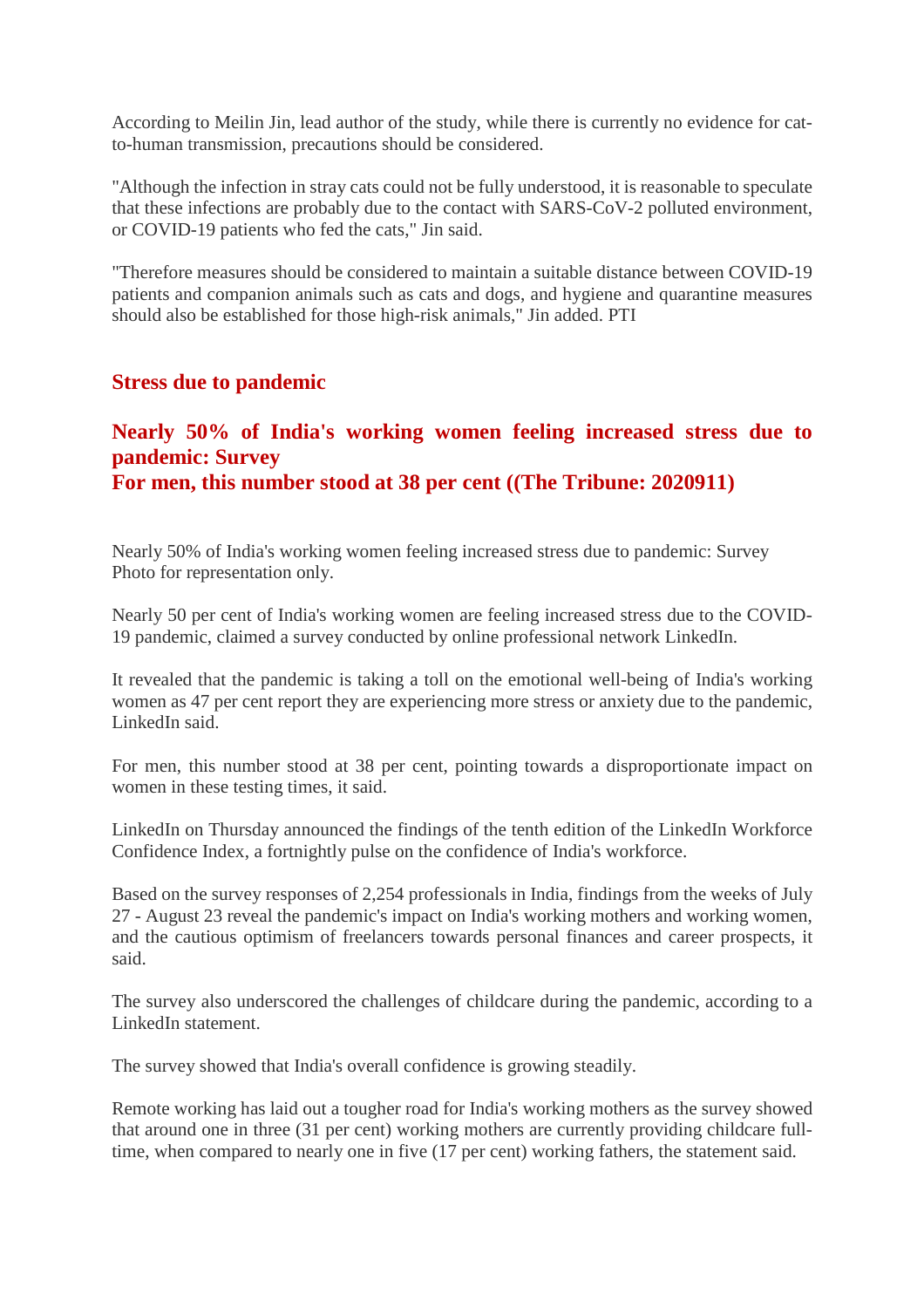"Worryingly, more than two in five (44 per cent) working moms are working outside their business hours to provide childcare, nearly twice as many men (25 per cent)", it said.

The survey showed that only one in five (20 per cent) working mothers rely on a family member or friend to take care of their children, when compared to 32 per cent men.

More than 46 per cent working mothers reported working till late to make up for work, and 42 per cent are unable to focus on work with their children at home, it said.

Findings show that about one in four freelancers anticipate an increase in their earned income (25 per cent) and personal savings (27 per cent), while close to one in three (31 per cent) expect their number of investments to increase in the next six months. PTI

### **Covid-19: Plasma therapy**

#### **Covid-19: Plasma therapy not beneficial in reducing mortality, says ICMR Study**

**CP therapy involves taking antibodies from blood of a person who has recovered from Covid ((The Tribune: 2020911)**

https://www.tribuneindia.com/news/health/covid-19-plasma-therapy-not-beneficial-inreducing-mortality-says-icmr-study-138685

Use of convalescent plasma therapy in coronavirus-infected patients does not help in reducing mortality or progression to severe COVID-19, a multi-centric study funded by the Indian Council of Medical Research (ICMR) has found.

The 'open-label parallel-arm phase II multicentre randomized controlled trial' (PLACID Trial) was conducted across 39 public and private hospitals across India between April 22 and July 14 to find effectiveness of convalescent plasma (CP) for the treatment of COVID-19, it said.

The CP therapy involves taking antibodies from the blood of a person who has recovered from COVID-19 and transfusing those into an active coronavirus patient to help kick-start the immune system to fight the infection.

A total of 464 participants (moderately ill COVID-19 patients admitted to hospitals) were enrolled for the study, which has not yet been peer-reviewed and has appeared on medRxiv, a preprint server.

The National Task Force for COVID-19, a committee formed by the ICMR to respond to the pandemic, has reviewed and approved this study, it said.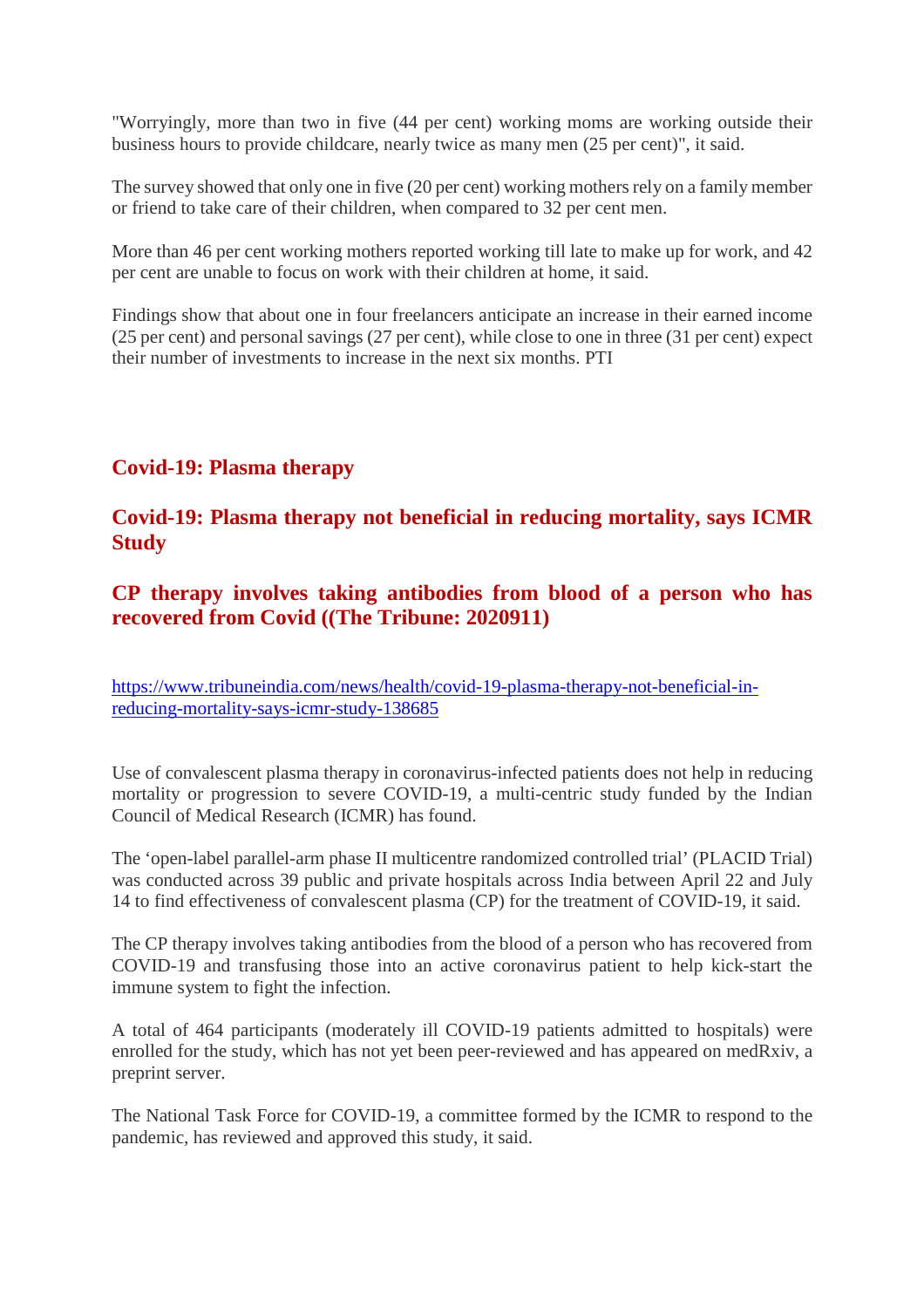The Clinical Management Protocols for COVID-19 issued by the Union Health Ministry on June 27 allowed use of convalescent plasma (Off label) for treating coronavirus-infected patients in moderate stage of the illness under "investigational therapies"

This authorisation has been paralleled by questionable practices such as calls for donors on social media, and the sale of CP in the black market with exorbitant price tags in India, the study said.

Additionally, although CP is a safe therapeutic modality, plasmapheresis, plasma storage and NAb measurement are all resource-intensive processes, with a limited number of institutes in the country having the capacity to undertake these activities in a quality-assured manner.

"The CP was not associated with reduction in mortality or progression to severe COVID-19," the study said, adding this trial has high generalisability and approximates real-life setting of CP therapy in settings with limited laboratory capacity.

A prior measurement of neutralising antibody titres in donors and participants may further clarify the role of CP in management of COVID-19, it said.

The study trial included 464 moderately ill coronavirus infected hospitalised patients, of whom 235 were given convalescent plasma along with best of standard care while 229 received only standard care, as per the study.

Those in the intervention arm received two doses of 200 ml of CP, transfused 24 hours apart, in addition to the BSC (best standard of care). The two plasma units were collected preferably from different donors depending on the availability and ABO compatibility to increase chances of receiving CP with NAb, it said.

"The PLACID trial results indicate that there was no difference in 28-day mortality or progression to severe disease among moderately ill COVID-19 patients treated with CP along with BSC compared to BSC alone," the study said.

The central implementation team at the ICMR was responsible for study design, study coordination, data analysis, data interpretation and writing of the report, the study stated.

Patient enrolment, data collection and actual conduct of the study was done at public and private hospitals independently and the investigators in the ICMR had no role in it, it added.

CP as a passive source of neutralising antibodies and immunomodulators is a century-old therapeutic option used for the management of viral diseases.

According to the study, only two randomised controlled trials on CP use in COVID-19 have been published, one from China and the other from the Netherlands.

Both were halted prematurely, the China study due to inadequate patient enrolment and the one from the Netherlands due to a need to redesign the trial based on interim findings.

In both studies, no mortality benefit was noted, and the Dutch study raised uncertainties regarding pre-transfusion antibody-status of patients as a potential factor in identifying appropriate candidates for CP therapy.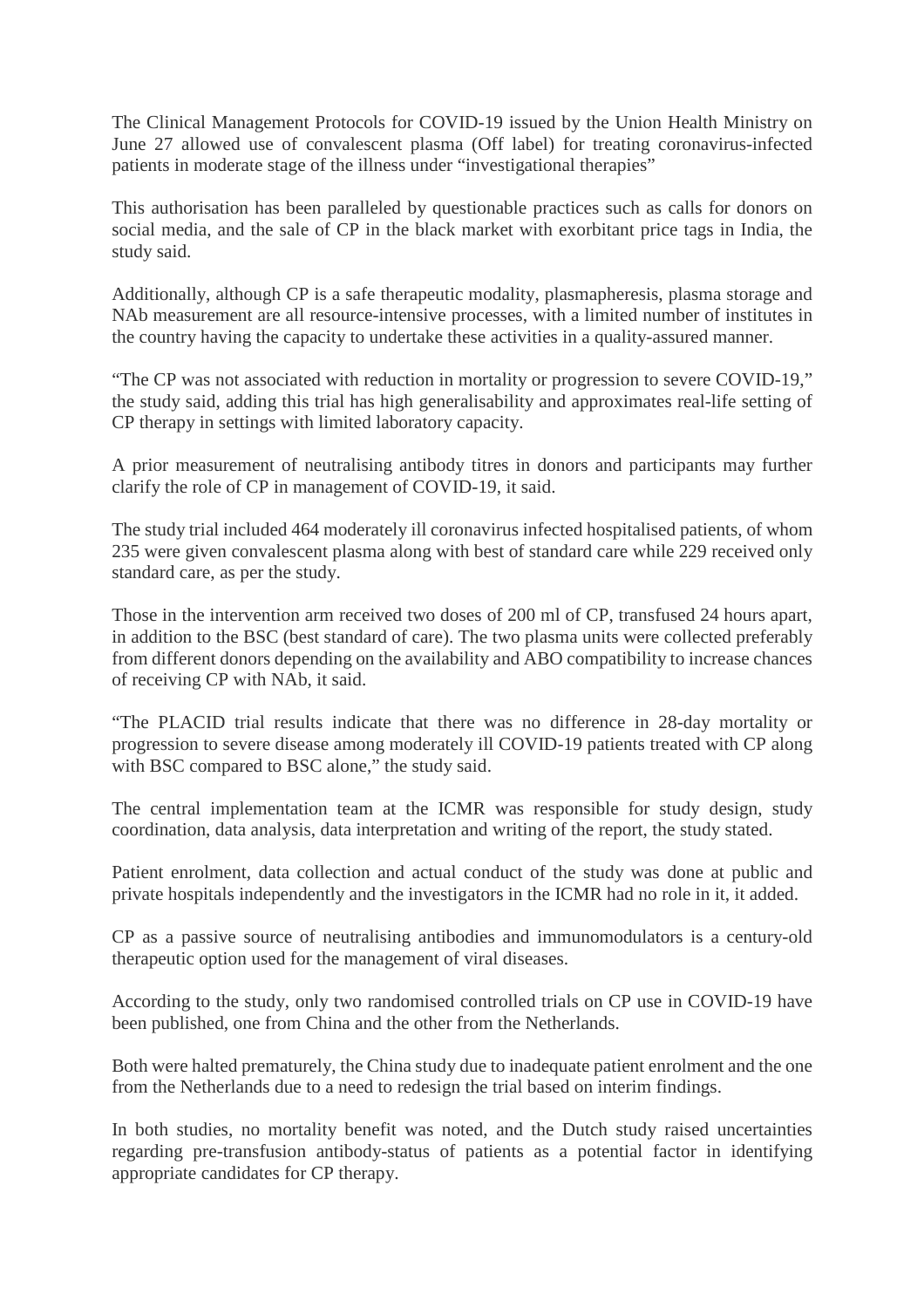This uncertainty in the published evidence is reflected in a recent systematic review, which remained undecided on both the safety and effectiveness of CP as a therapeutic option in hospitalized patients of COVID-19.

CP therapy has received regulatory approval for use in patients in different countries. This has resulted in its widespread adoption in real-world clinical practice, where it is being used to treat COVID-19 patients with a wide spectrum of disease severity.

"Given these uncertainties, we undertook the current study to determine the effectiveness of using CP in moderately ill COVID-19 patients admitted to hospitals across India in limiting progression to severe disease and determine the associated short-term adverse effects," the study said.

All participants or their family members or legally authorised representatives were provided with information regarding the trial in a language they were comfortable with, and written informed consent was obtained prior to participant recruitment, it said. PTI

### **India reports one-day jump of 96,551 Covid cases**

# **India reports one-day jump of 96,551 Covid cases; tally crosses 45-lakh mark 1,209 more people died from the virus; death toll 76,271((The Tribune: 2020911)**

https://www.tribuneindia.com/news/coronavirus/india-reports-one-day-jump-of-96-551 covid-cases-tally-crosses-45-lakh-mark-139734

India reports one-day jump of 96,551 Covid cases; tally crosses 45-lakh mark A health worker collects a nasal sample from a driver via Rapid Antigen kit for COVID-19 test outside a bus terminal in Srinagar. (PTI Photo)

India's COVID-19 caseload sprinted past 45 lakh and the death toll climbed to 76,271 with a record 96,551 infections and 1,209 fatalities being reported in a day while the recoveries crossed 35 lakh on Friday, according to the Union Health Ministry data.

The total coronavirus cases mounted to 45,62,414, while the recoveries surged to 35,42,663, the data updated at 8 am showed.

The COVID-19 case fatality rate has further dropped to 1.67 per cent while the recovery rate was recorded at 77.65 per cent.

There are 9,43,480 active cases of COVID-19 in the country which comprises 20.68 per cent of the total caseload, the data stated.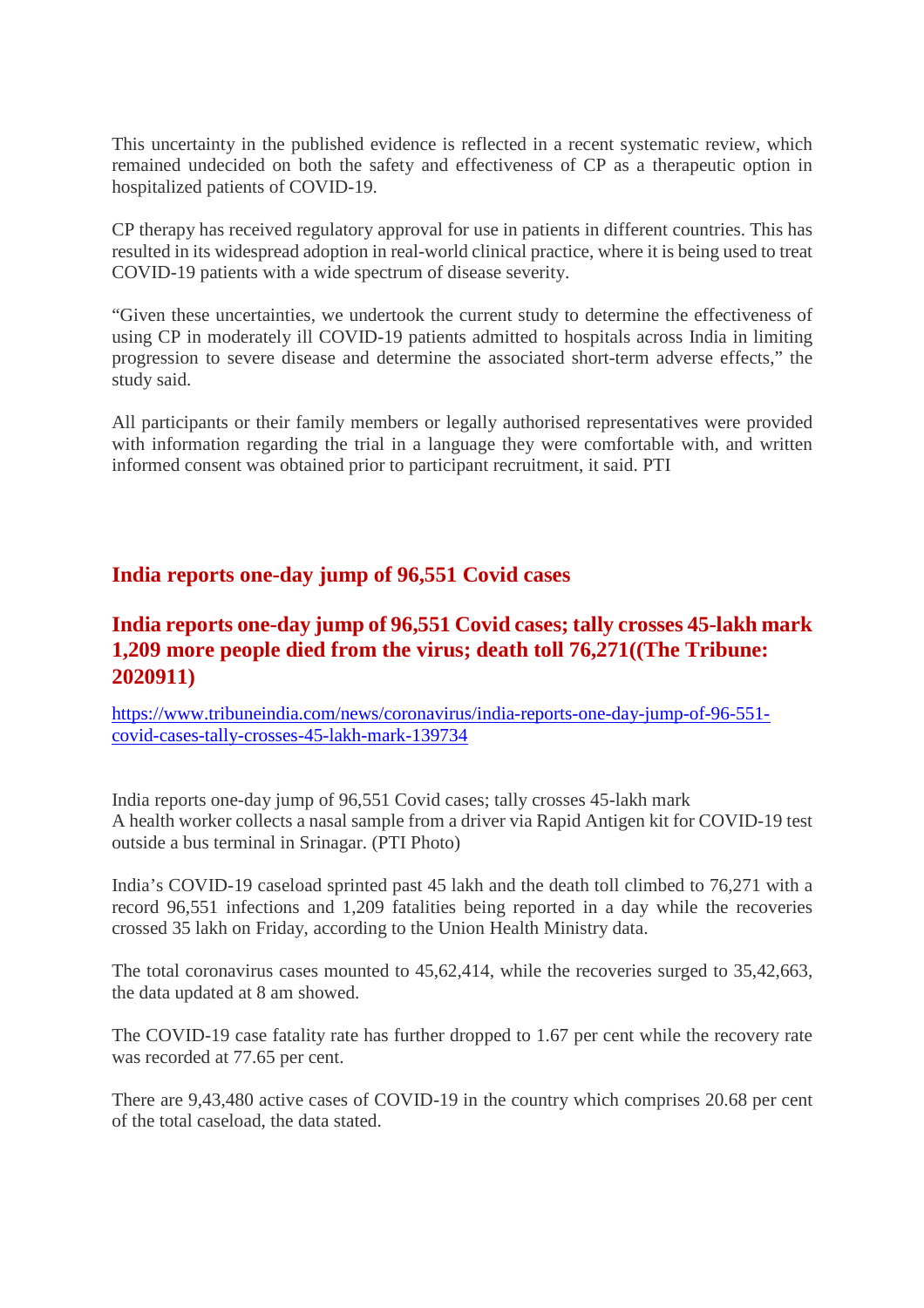India's COVID-19 tally had crossed the 20-lakh mark on August 7, 30 lakh on August 23 and it went past 40 lakh on September 5.

According to the ICMR, a cumulative total of 5,40,97,975 samples have been tested up to September 10 with 11,63,542 samples being tested on Thursday. PTI

## **Covid-19: What you need to know today (Hindustan Times: 2020911)**

https://epaper.hindustantimes.com/Home/ArticleView

The US has seen two peaks in its Covid-19 case numbers; Europe is beginning to see its second wave, seemingly bigger than the first (in terms of daily cases) in France and Spain, but smaller in Germany, Italy and the UK. India continues to see a strong and steady increase in daily case numbers — it is yet to reach its peak as active cases near a million, and daily cases, 100,000.

Globally, the infection seems to be slowing — that could change if the second wave gathers momentum in Europe, and the US sees a third wave (it likely will) — with the number of cases growing by just 9.2% in August, compared to 64% in July. The number of cases in India in August grew 75%, compared to 183% in July.

It is clear from the two tables accompanying this column that countries around the world have progressively become better at saving lives. That shouldn't come as a surprise.

There were missteps by both China and the World Health Organization (WHO) when the virus first emerged in Wuhan. In March and early April, when the disease was raging through Europe, and the US was seeing its first wave, no one was even aware that the disease could be transmitted by air. A group of scientists would write of this to WHO in early July. Not all of the symptoms now associated with the virus were known. And some experts believed that Sars-CoV-2 exclusively affected the respiratory system.

Over the months, our understanding of the virus, how it affects the human body (and which systems of the human body), how it travels and infects people, and the therapies and medicines that can help infected patients with severe symptoms fight the disease, have all evolved.

There are studies that show that the use of Remdesivir on early-stage patients and steroids such as Dexamethasone on late-stage ones helps. Countries have also built up capacity of critical care units with oxygen and ventilators — both imperative for patients with severe symptoms who may not be able to breathe on their own.

Plasma therapy has been shown to work in some cases, although more research is needed before its efficacy can be established beyond doubt. Drugs used to treat autoimmune disorders have shown promise in some cases (and some scientists say Covid-19 itself should be treated as an autoimmune disease; I wrote about this in a previous instalment of this column, Dispatch 140 on August 25).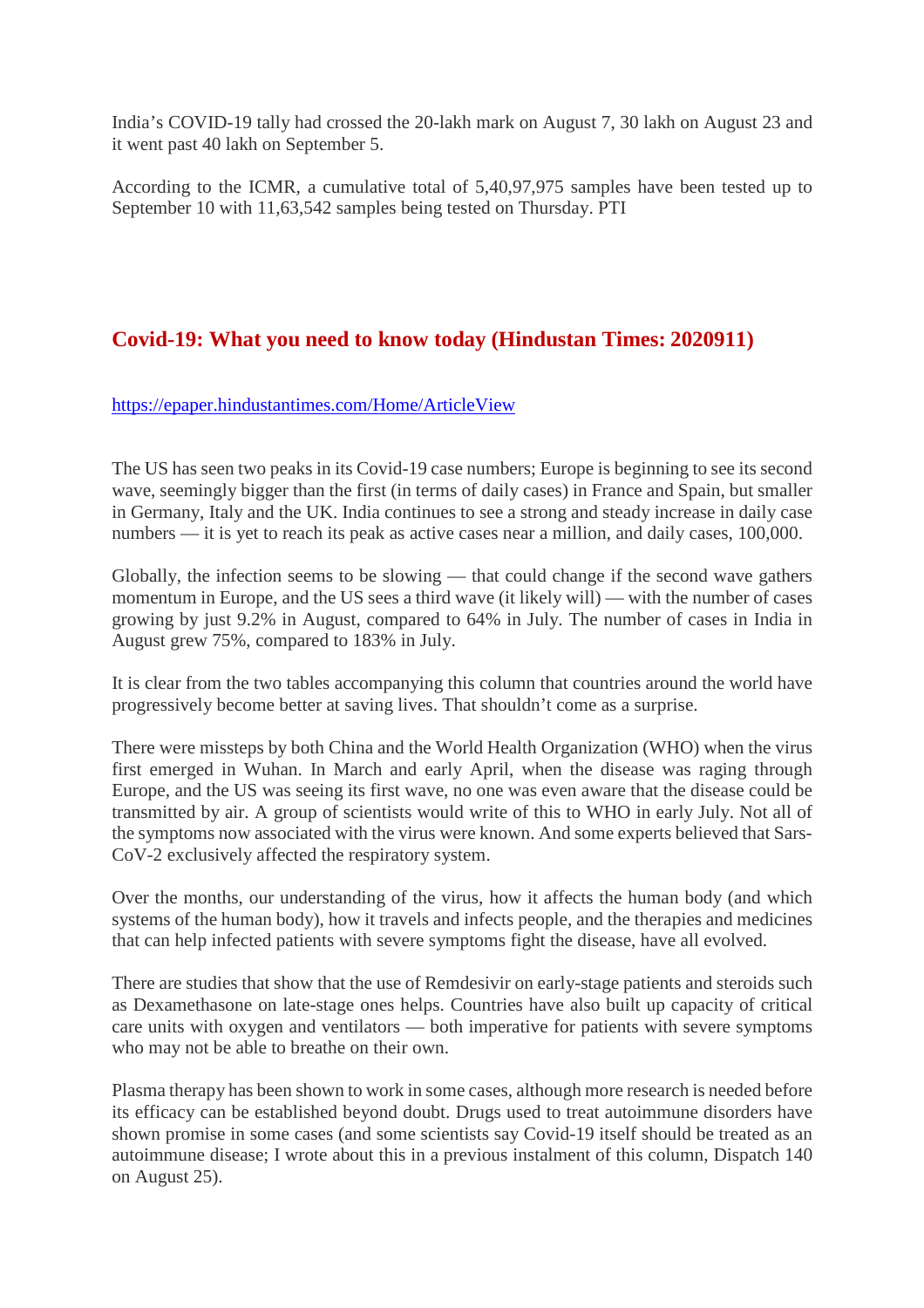In many parts of the world, the median age of those infected has dropped, and many of the infections are mild ones — both increase the chances of recovery. Indeed, even in India, as testing increases, most new cases are of patients who either have mild symptoms or none at all.

Now, a team of researchers from Yale has discovered, according to a paper on pre-print server medRxiv, that there is something common to most hospitalised patients who subsequently need to be moved to critical care units for assisted breathing or ventilator support (or who eventually succumb to the disease). The study covered 3,300 patients and discovered, using a machinelearning algorithm that most of them whose illness turned severe had a strong signature of a certain neutrophil — on Day 1 of hospitalisation. Neutrophils are a type of white blood cell and are part of the body's immune system. "Using a machine learning algorithm, we identified a prominent signature of neutrophil activation, including resistin, lipocalin-2, HGF, IL-8, and G-CSF, as the strongest predictors of critical illness. Neutrophil activation was present on the first day of hospitalisation in patients who would only later require transfer to the intensive care unit," the researchers write in the paper, which is yet to be peer reviewed

They add that the signature was even a predictor of higher mortality.

Prior knowledge of which Covid-19 patients could see their condition deteriorate may help save more lives. Lives lost and lives saved should be the only metrics that really matter.

### **COVID Threat (The Asian Age: 2020911)**

http://onlineepaper.asianage.com/articledetailpage.aspx?id=15096692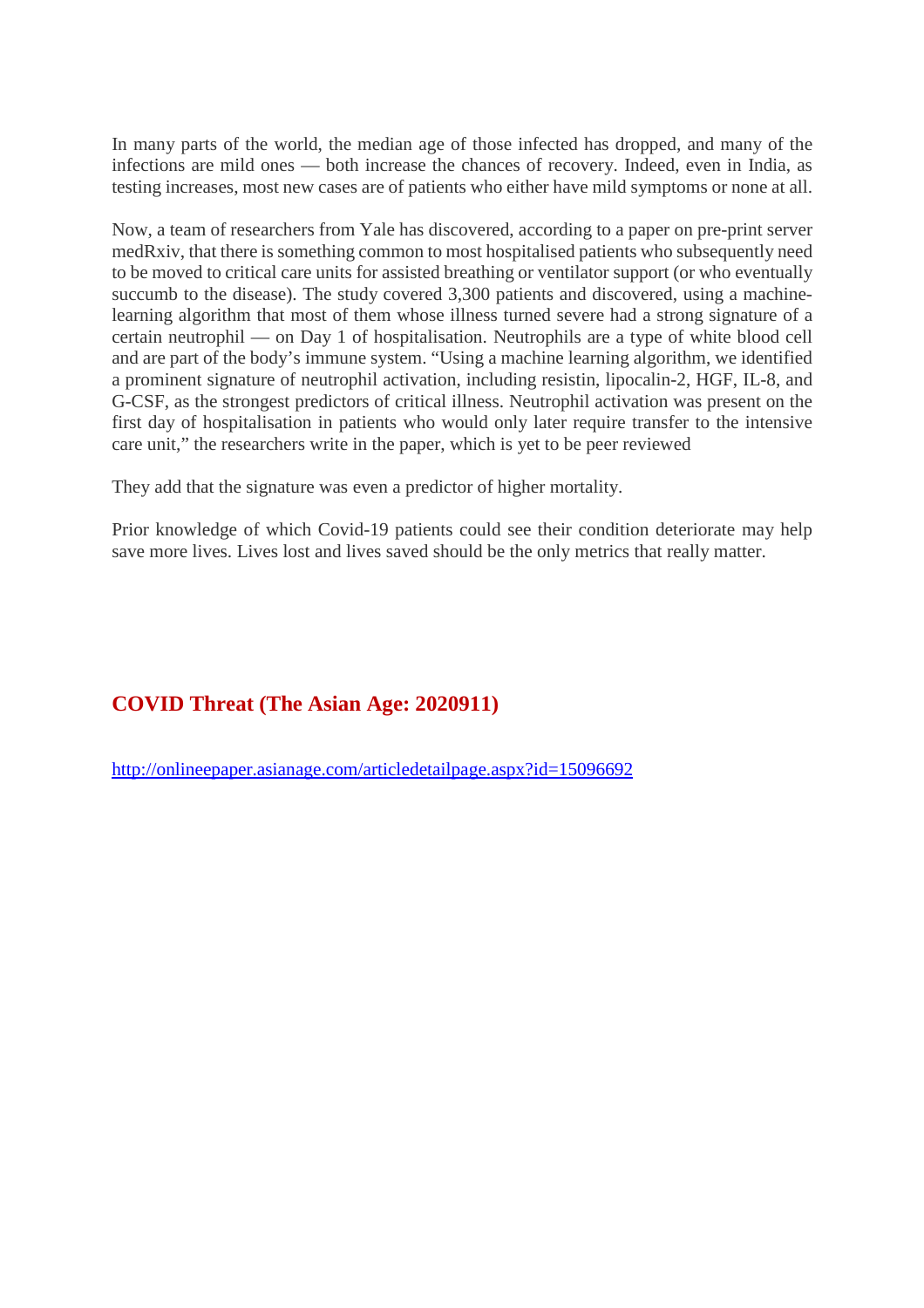# **Prez faces criticism that he lied to US which has lost 1.95.765 lives** 'Don downplayed Covid threat to avoid panic'

Washington, Sept. 10: US President Donald Trump has acknowledged downplaying the dangers posed by the deadly novel coronavirus, saying he did not want to create panic in the country, according to the country, according<br>a new book by<br>renowned Ameri<br>investigative iournalis American investigative journalist.

The book, Rage, by Bob Woodward is being described by the publisher as an "unprecedented" and "intimate tour de<br>force" of new reporting on the Trump presidency that is facing a pandemic, economic disaster and racial unrest. It is scheduled to hit the stores on September 15, less than two months before the November 3 presidential election.

"I wanted to, I wanted to always play it down," Mr

Democratic presidential nominee Joe **Biden said President Donald Trump is** responsible for the deaths of tens of thousands of Americans for failing to adequately warn them about the dangers of the coronavirus. 'He knew how deadly it was. He knowingly and willingly lied about the threat it posed for months,'

Mr Biden said.

Trump told Mr Woodward in March, a recording of which was<br>released by the 77-yearold veteran journalist to<br>the Washington Post. "I still like playing it down,<br>because I don't want to create a panic.'

In another interview on February 7, the audio clip of which was posted by Washington Post, Mr Trump told the journalist,<br>who broke the Watergate scandal in 1972, that the coronavirus was deadlier than the flu and could be transmitted through the air. "That's always tougher than the touch. You don't have to touch things. Right? But the air, you just breathe the air<br>and that's how it's passed," he said. "It's also

more deadly than even your strenuous flus."

Facing criticism that he lied to the country,<br>President Trump on<br>Wednesday defended his decision to downplay the dangers posed by the pathogen, refuting allegations that he lied to the people of the country.

"The fact is, I'm a cheerleader for this country, I reader for this country, and I<br>don't want people to be<br>frightened," he said. "I<br>don't want to create<br>panic, as you say. And<br>certainly, I'm not going to drive this country or the world into a frenzy.

Democrats seized on the Woodward book on Wednesday, casting it as more evidence that Trump has failed the public on the pandemic.

More on Page 6

#### **New Cases (The Asian Age: 2020911)**

http://onlineepaper.asianage.com/articledetailpage.aspx?id=15096772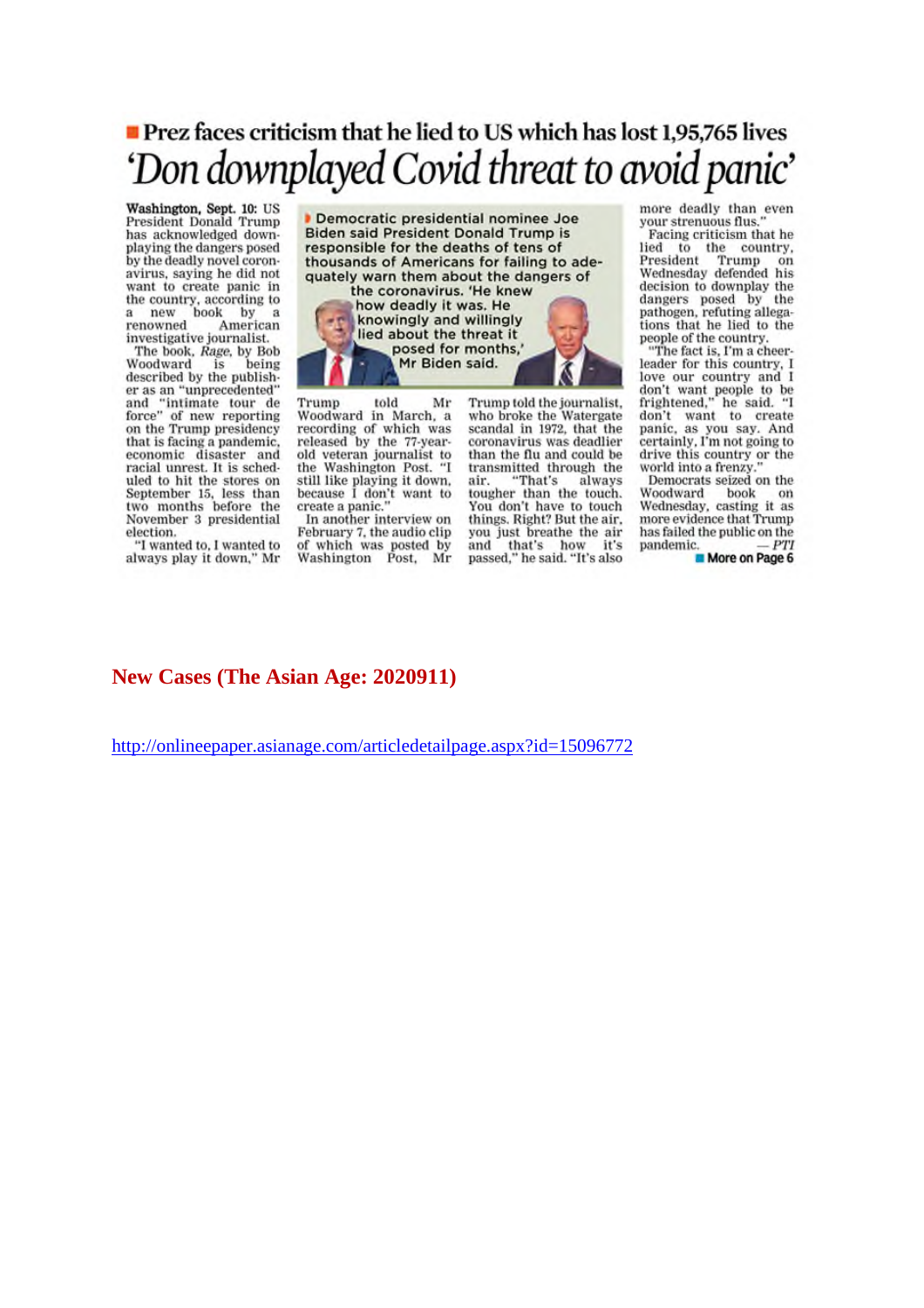# Highest single-day spike with 4,308 Covid cases

Death toll reaches 4,666 LICU beds in hospitals to be increased: Jain

#### AGE CORRESPONDENT



# No. of containment zones rises to 1.272, maximum in S.W. Delhi

New Delhi, Sept 16.<br>
Report of a rise in coronavirus<br>
a rise in coronavirus<br>
tantinonal capital has general to the maximum 234 in source<br>
maximum 234 in south-<br>
west Delhi and the lowest<br>
29 in northeast Delhi.<br>
according acco<br>data

ccording to government<br>There are 1,272 contain-<br>nent zones in Delhi as on<br>"borsday" according 10

and, and particles are the particle of the transfer and the same in methods of extending the minimum cannot in the minimum cannot in the same of a record of  $\sim$  1.374 (and the same of the same of the same of the same of

THE NUMBER of con-<br>tainment zones might<br>rise with the increase in<br>the number of coron-<br>avirus tests being<br>conducted and the conse-<br>quent climb in the num-<br>ber of infections

**HEALTH AUTHORITIES In Wednesday conduction**<br>ed a record 54,571 tests,<br>ed a record 54,571 tests,<br>and consequently report-<br>highest single-day spike<br>here so far

**DATE:** in the next 10-15<br>days. I and the next 10-16<br>days. I and the next 10-16<br>Minister Carolina and monomed<br>that coronavirus testing<br>will be doubled to 40,000<br>an increase in the number<br>the city.<br>The nomavirus cases in<br>av

# **Anxiety Disorder (GAD) (The Times of India: 2020911)**

https://timesofindia.indiatimes.com/life-style/health-fitness/health-a-to-z/generalized-anxietydisorder-gad/diseasearticle/77132149.cms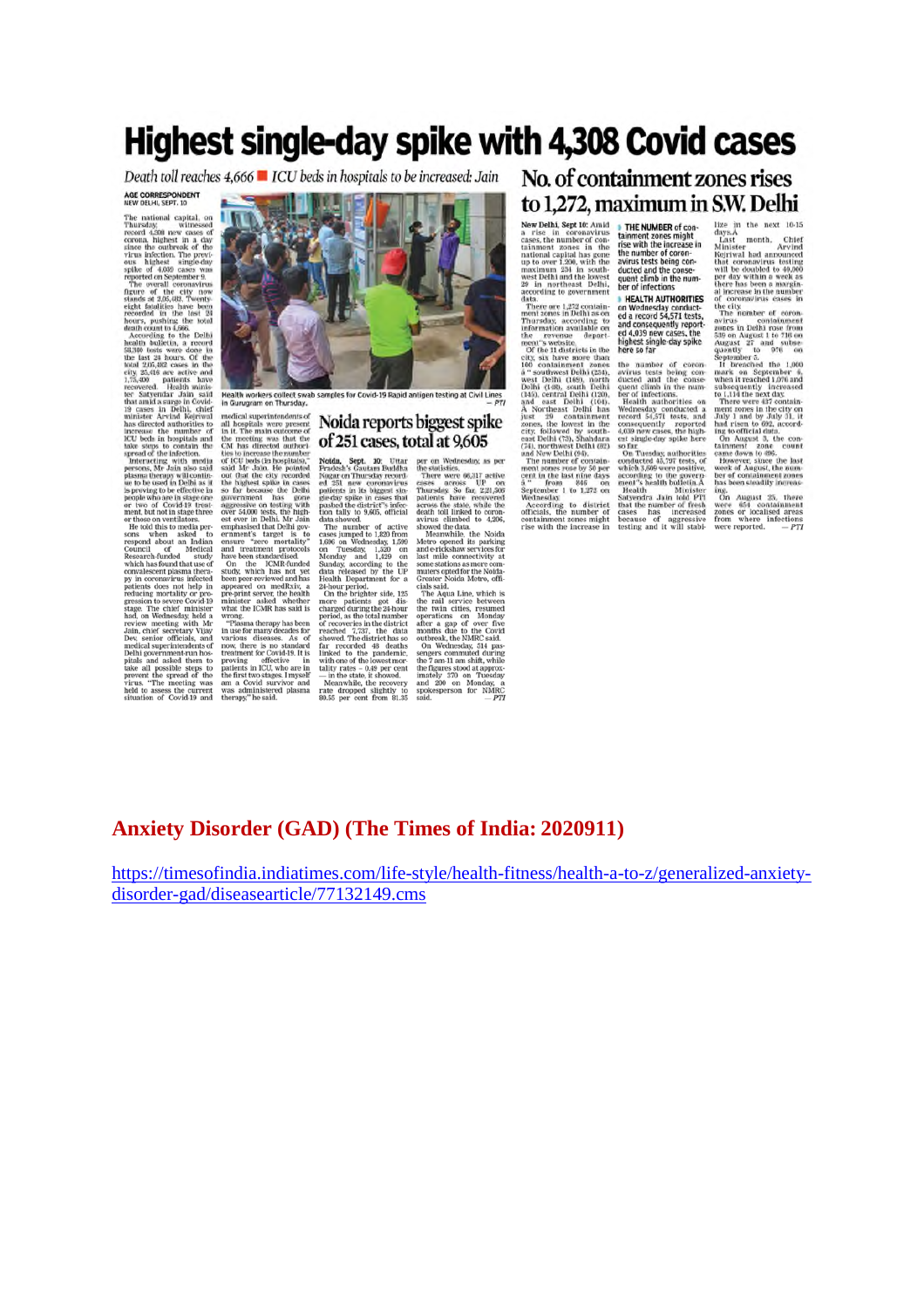#### Generalized Anxiety Disorder (GAD)

It is important to understand that while everybody feels anxious from time to time but when feelings of anxiety start to interfere with your daily life, it rather becomes a matter of serious concern. This may be a symptom of Generalized Anxiety Disorder (GAD). People with GAD tend to overthink day-to-day situations and are always bracing themselves up for catastrophes. Those who suffer from this disorder worry disproportionately about everything in life, be it finance, education, relationships, or work. Eventually, anxiety tends to take over their life and daily functioning. People battling anxiety often remain restless or on the edge and have difficulty dealing with uncertainty as they don't let go of worries easily. Some physical signs which accompany GAD are unexplained fatigue, trembling and insomnia.This disorder stems from a complex combination of the individual's immediate environment and hormonal balance of the body. When speaking of the person's surroundings and life experiences, factors like trauma, stressful events, death of a loved one and withdrawal from addiction can play a major role in triggering anxiety. It should be noted that women are somewhat more susceptible to suffering from GAD. Besides these factors, genetics may also play a huge role in whether or not one may be diagnosed with this disorder. Usually, Generalized Anxiety Disorder occurs parallelly with other mental health conditions. Hence, making the correct diagnosis and treatment gets much more imminent. Some mental health diseases that generally occur with GAD are phobias, panic disorder, post-traumatic stress disorder and depression among others. The disorder can be treated with medication and Cognitive Behavioural Therapy. Medication is used for shorter periods of time as they can be addictive. These medications may also induce side effects like sleepiness, weight gain, nausea and sexual problems.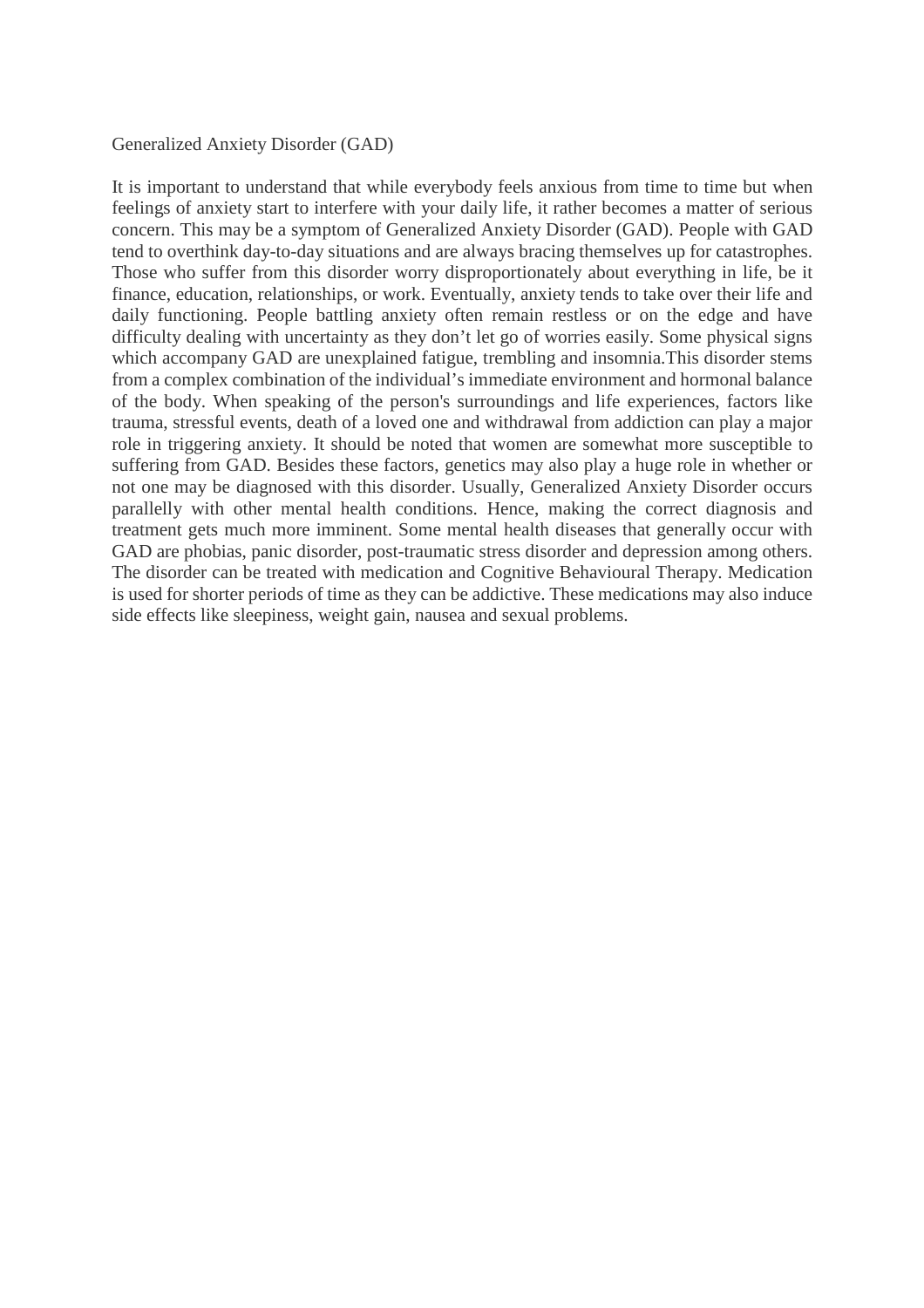#### **Vaccine for all: On COVID-19 vaccine policy (The Hindu: 2020911)**

https://www.thehindu.com/opinion/editorial/vaccine-for-all-on-covid-19-vaccinepolicy/article32555374.ece

India needs a COVID-19 vaccine policy that ensures total coverage in logical phases The race to a vaccine is a relay — at every stage, there are people passing on the baton, and it's the government's responsibility to grasp it at the last mile. Whether or not a vaccine for COVID-19 is around the corner, it is imperative that a vaccine policy is formulated for India, ensuring parity of access for all. As several vaccine efforts are progressing at varying paces, globally, concerns about access to a vaccine in the future have crept into the narrative. WHO Director General Tedros Adhanom Ghebreyesus recently spoke of the need to use a vaccine, when it becomes available, effectively. He also indicated the need to prioritise vaccination for some in the initial stages, while in time, as production increases, people everywhere should get it. In the initial stages, global health leaders have been advancing the vaccine for essential workers and those at risk including senior citizens and those with co-morbidities. As Dr. Tedros said, "some people in all countries, rather than all people in some countries", should have access to the vaccine in the early phase. Even in this initial stage, the government should make the vaccine available free of cost to those who cannot pay, or at affordable rates. As production kicks off, initial production costs are likely to be high, even astronomical, and it is the duty of governments to cushion the cost. Once the economies of scale begin to kick in, it is likely that the prices are driven down and become more affordable. Besides being a moral and ethical imperative, it will also make economic sense to make sure the vaccine is eventually available to all. Leaving gaps in the delivery of the vaccine will only serve to allow the virus to survive, and continue to wreak further damage.

#### **Bad Covid vax**

#### **Avoid rush as bad Covid vax to only compound suffering'(New Kerala: 2020911)**

https://www.newkerala.com/news/2020/160801.htm

The suspension of a potential vaccine by UK-based AstraZeneca has raised concerns among the scientific fraternity and some of them on Thursday reiterated against rushing into the key human trials as a bad vaccine will only multiply the suffering humanity is currently going through.

Nearly four decades and 32 million deaths later, the world is still waiting for an HIV vaccine. An effective vaccine for dengue fever, which infects as many as 400,000 people a year according to the World Health Organisation (WHO), has eluded scientists for decades.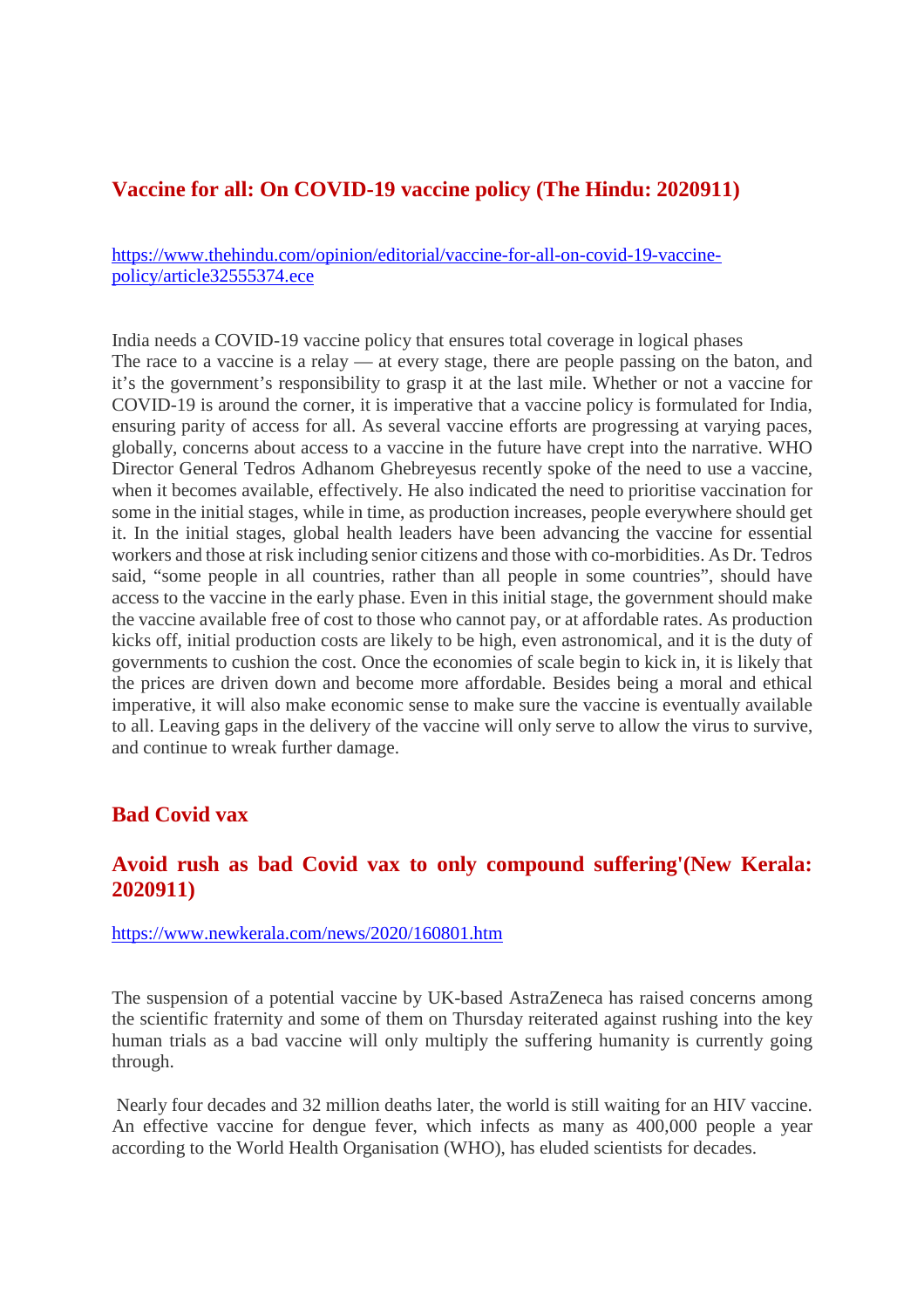A clinical trial for an HIV vaccine was discontinued early this year since the vaccine was not found to prevent infections of human immunodeficiency virus, the virus that causes AIDS.

According to health experts, researchers must not break defined guidelines and processes involved in developing a vaccine, as finding shortcuts may do more harm than good in the long run.

In India, the Serum Institute of India (SII) is the partner of the University of Oxford's Jenner Institute to conduct vaccine trials. SII is currently progressing with the second and third phase study of the vaccine candidate at 17 trial sites across the country.

Covishield is the vaccine candidate developed jointly by pharma giant AstraZeneca and the University of Oxford.

"Although the Serum Institute of India has said they have not faced issues yet. But it remains a cause for concern and until investigations are completed the trial should be paused here (in India) as well," Dr Jyoti Mutta, Senior Consultant, Microbiology, Sri Balaji Action Medical Institute, told IANS.

"AstraZeneca is vigilant and responsible enough to immediately notify and pause the trial. Yes vaccine trials normally take a few years to determine the safety and efficacy before they are released in the market. This experience only shows that we should not rush trials and all precautions need to be followed," Mutta cautioned.

The SII has said that it will follow the instructions and protocols of the Central Drugs Standard Control Organisation (CDSCO) after receiving a show-cause notice from the central drug control authority on Wednesday.

The statement by the Pune-based vaccine manufacturer came after the Drug Control General of India (DCGI), VG Somani, issued a show-cause notice to it asking for an explanation as to why the institute decided to go ahead with the clinical trial of Covid-19 vaccine when doubts about patient safety were yet unclear.

According to Dr Navin Kumar, HOD Lab Services, Consultant Clinical Microbiology and Infection Control (Laboratory Medicine), HCMCT Manipal Hospitals, New Delhi, the AstraZeneca trial halt should be a cause of concern and requires investigations.

"But it also shows that the research team is observing high conduct of safety and efficacy," Kumar told IANS.

Dr Rajesh Chawla, Senior Consultant of Respiratory Medicine at Indraprastha Apollo Hospital, added Phase 3 trials are generally the ultimate arbiter of whether a vaccine is ready for primetime - even as the demand for a vaccine or an effective drug to prevent or control COVID-19 has only been rising.

"However, hold on the vaccine trial is a routine action that has to happen whenever there is a potentially unexplained illness in one of the trials, while it is being investigated," Chawla said.

The world is eagerly waiting for a vaccine to deal with the deadly Covid-19 virus.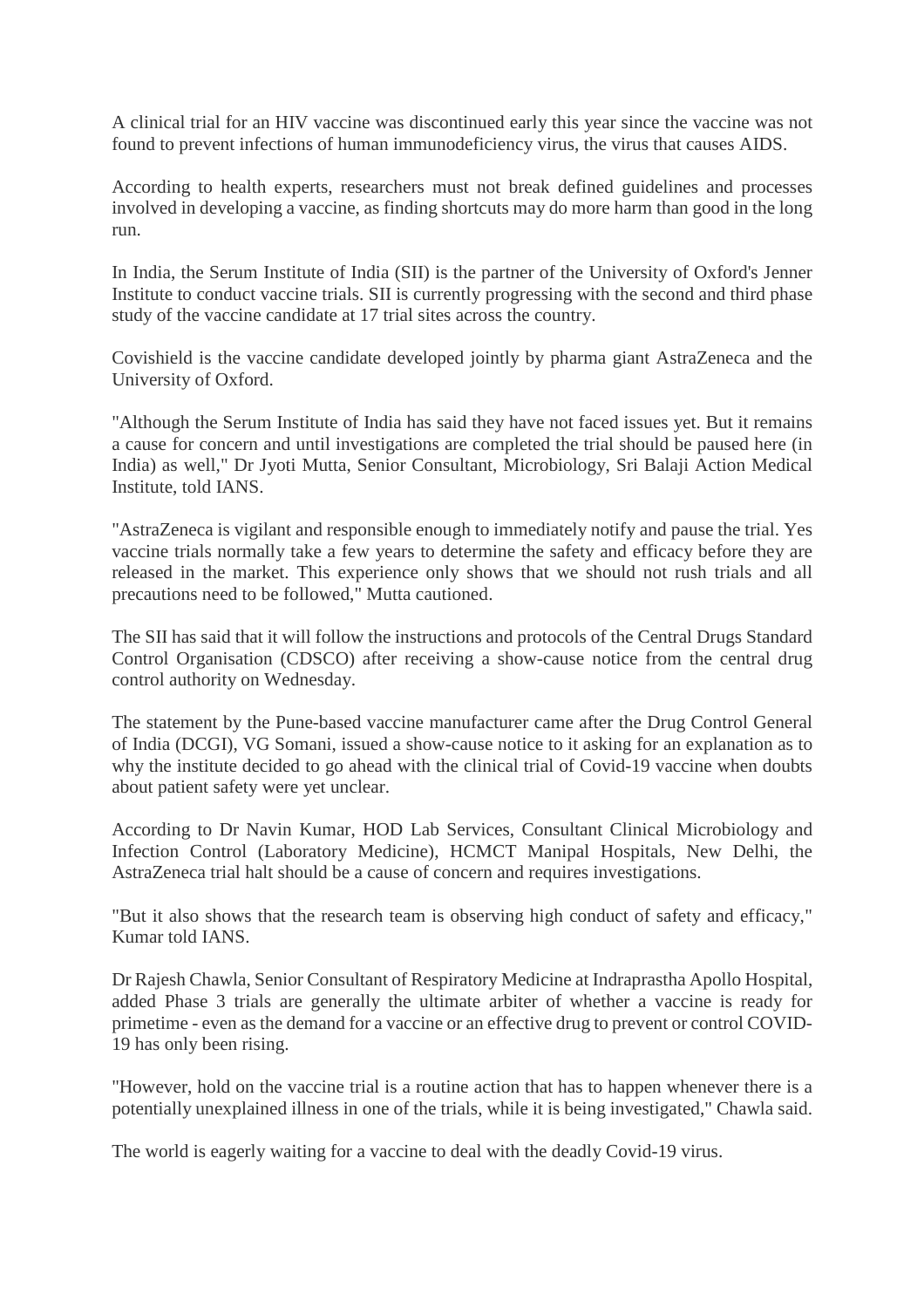"The destination still seems to be far away. The reason is that the vaccine needs to be safe and effective. The regulatory pathway for the vaccine to be available is, thus, meant to be slow, deliberate, reflective, data-rich, data-informed, and peer-reviewed," said Anil Handoo, MD, Senior Director Hospital Lab Services at the BLK Super Speciality Hospital.

#### **Small proteins against Covid-19 may neutralize infection**

#### **Small proteins against Covid-19 may neutralize infection: Study (New Kerala: 2020911)**

#### https://www.newkerala.com/news/2020/160753.htm

Using innovative computer -based approaches, the researchers have developed protein inhibitors that block the interaction between the SARS-CoV-2 (Covid-19) virus and human cell receptor ACE2.

Called the angiotensin-converting enzyme 2, or ACE2 receptor is the protein that provides the entry point for the coronavirus to hook into and infect a wide range of human cells.

"In cell culture, the most potent of these inhibitors could neutralize virus infection, paving the way for their use in therapies that could be delivered more easily than antibodies," said study authors from the University of Washington in the US.

SARS-CoV-2 infection generally begins in the nasal cavity. The monoclonal antibodies in development as treatments for Covid-19 are not ideal for intranasal delivery, however, as antibodies are large and often not extremely stable. Small proteins that bind tightly to the SARS-CoV-2 spike and block the interaction with the human cellular receptor ACE2 may allow direct delivery through intranasal administration, the study said.

Previous work in rodents has shown that intranasal delivery of small proteins designed to bind tightly to an influenza protein could provide protection against infection. Here, using novel approaches to identify new, higher-affinity binding modes with the SARS-CoV-2 spike's receptor-binding domain (RBD), the research team developed a series of inhibitors - optimised in their amino acid sequences for targeted binding, folding and stability.

When they evaluated their inhibitors in cell culture, several bound with particularly high affinities to SARS-CoV-2 and two neutralized the virus, preventing infection. The small proteins were stable after 14 days at room temperature, addressing concerns associated with cold storage needs required for some antibodies and vaccine candidates.

These "minibinders" provide starting points for SARS-CoV-2 therapeutics, the authors said. After further development, they could be used in a gel for nasal application, or for direct delivery into the respiratory system by nebulization.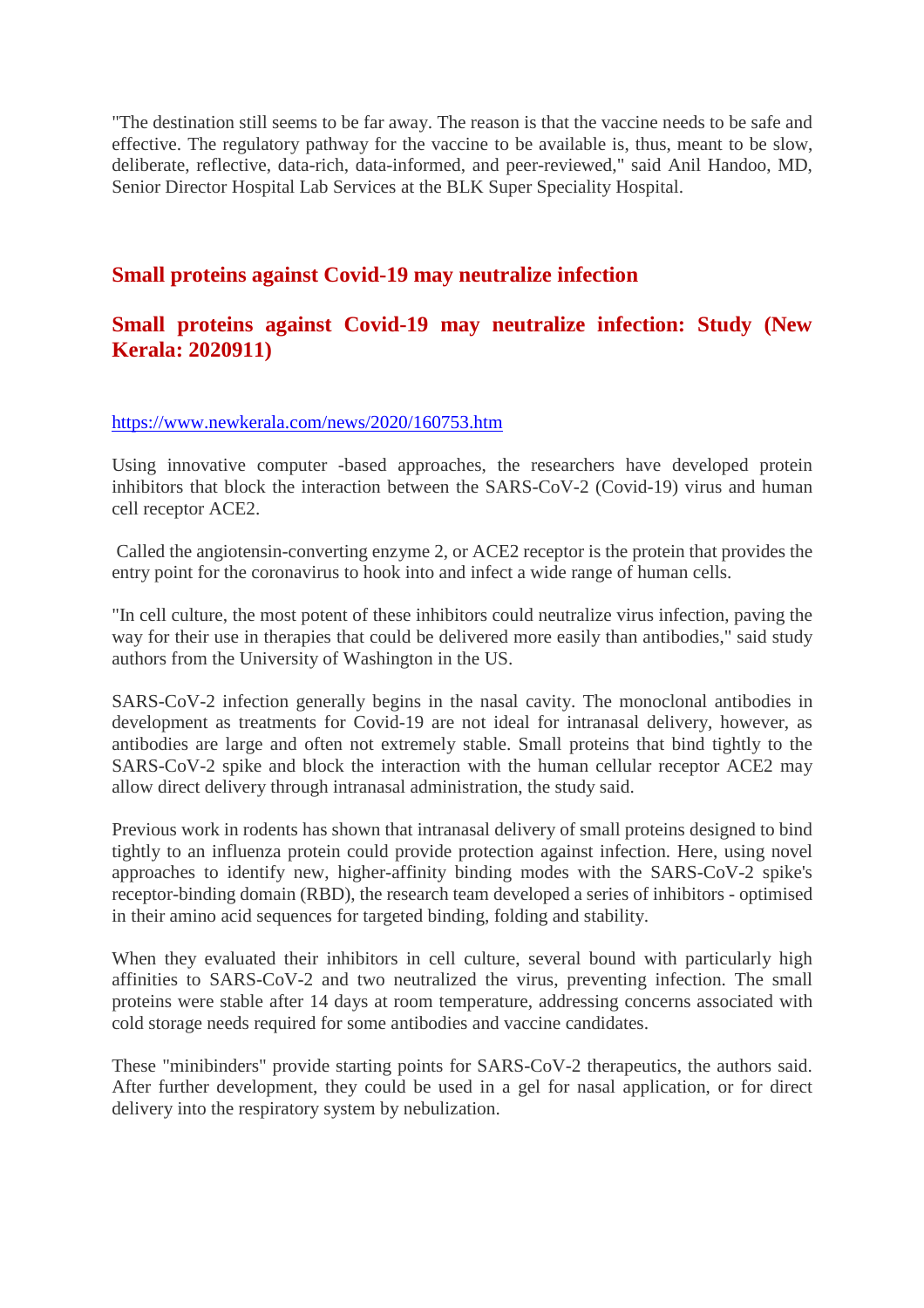"We will be exploring alternative routes of delivery in the months ahead as we seek to translate the high potency neutralizing proteins into SARS-CoV-2 therapeutics and prophylactics," they wrote.

They also address the utility of their computational design-based approach for preparing against future pandemics.

# **Mediterranean diet**

# **Mediterranean diet may protect against rheumatoid arthritis: Study (New Kerala: 2020911)**

https://www.newkerala.com/news/2020/160627.htm

Mediterranean diet may protect against rheumatoid arthritis: Study

London, Sep 10 : The Mediterranean diet which is high in vegetables, whole grains, fish and olive oil not only helps you live longer but may also help prevent rheumatoid arthritis in individuals who smoke or used to smoke, say researchers.

Rheumatoid arthritis is a long-term autoimmune disorder that primarily affects joints. It typically results in warm, swollen, and painful joints.

Previous research has demonstrated a variety of health benefits associated with the Mediterranean diet, which is rich in olive oil, cereals, fruit and vegetables, fish and a moderate amount of dairy, meat and wine.

Now results from an analysis published in the journal Arthritis iamp; Rheumatology suggest that the diet may also help prevent rheumatoid arthritis in individuals who smoke or used to smoke.

"We aimed to assess the relationship between adherence to the Mediterranean diet and the risk of rheumatoid arthritis, especially in high-risk individuals," said study authors from Universite de Paris in France.

For the findings, the research team included 62,629 women from France who have been taking part in a questionnaire-based study assessing dietary intake since 1990. In total, 480 women developed rheumatoid arthritis.

The researchers found that adherence to the Mediterranean diet was not associated with rheumatoid arthritis risk overall.

However, among women who smoked or used to smoke, it was associated with a decreased risk.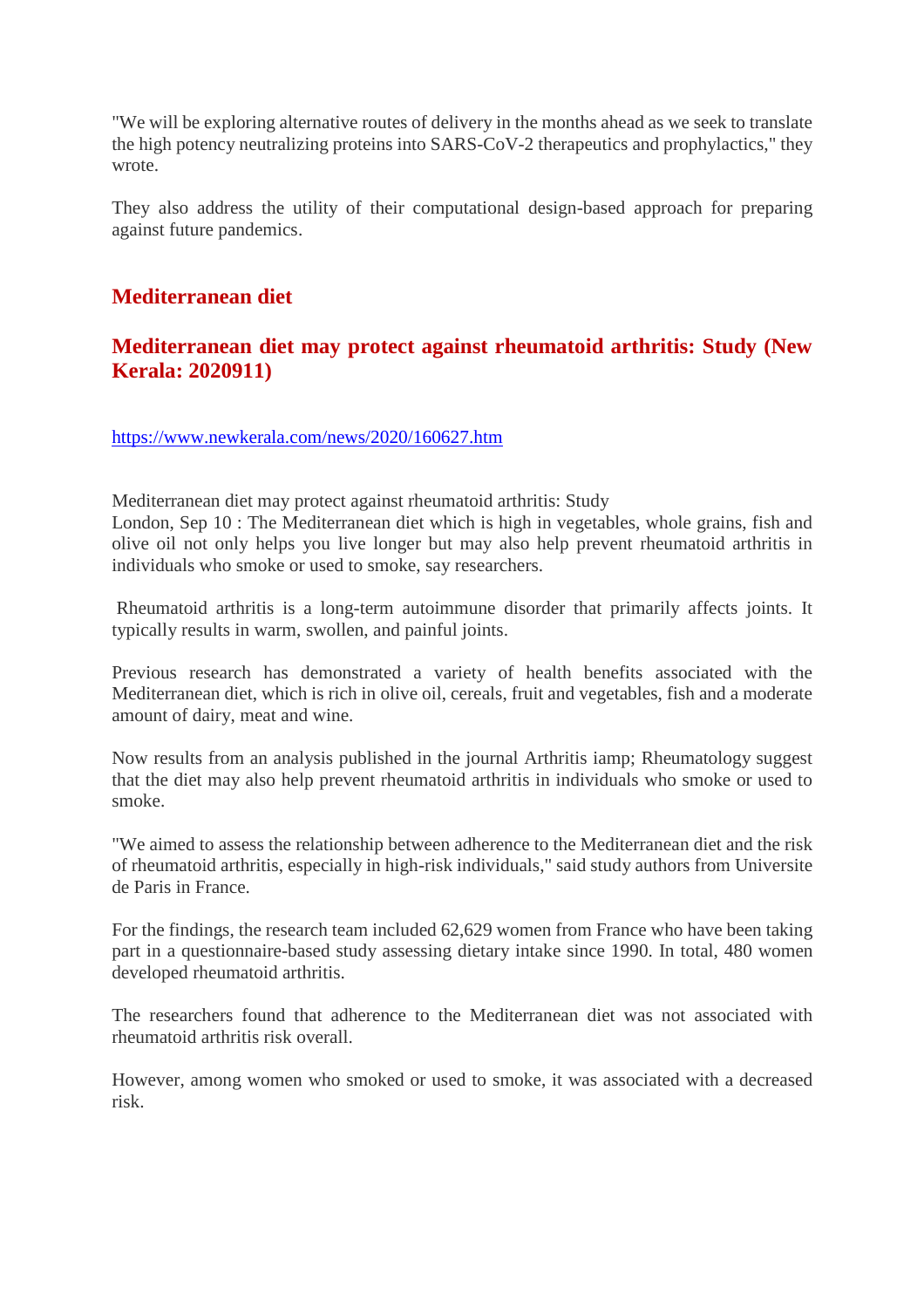The findings showed 383 cases of rheumatoid arthritis per one million people per year among those with high adherence to the Mediterranean diet, compared with 515 cases per one million people per year among those with low adherence to the diet.

"Our results suggest that adherence to the MD could reduce the high risk of RA among eversmoking women. Our results must be confirmed in futur Boost body's immunity through nutrition: Dr David Heber of Herbalife Nutrition Institute tells how ANI | 1 day ago

Bengaluru , September 9 : The 2019 novel coronavirus, also known as COVID-19, has taken the world by surprise with its highly infectious nature and mortality rate.

Relatively unknown until the outbreak, the virus has expanded to almost every part of the world.

What's most concerning is that while we know that COVID-19 is part of a large family of viruses that include Middle East Respiratory Syndrome (MERS-CoV) and Severe Acute Respiratory Syndrome (SARS-CoV), there are many traits of this virus that we have yet to uncover, such as the dynamics of transmission. According to the World Health Organization (WHO), it could take up to 18 months for the first COVID-19 vaccines to be made publicly available.

Only an approved drug can treat or cure, or prevent the transmission of, COVID-19 and other diseases. In the absence of any vaccine to date, we are left with practical prevention measures, such as maintaining proper hygiene, wearing a mask when necessary, or maintaining social distancing. It may also be useful to keep our bodies strong, so that our immune systems function well.

After all, our immune system is one of the most effective forms of defense against viral infections. There are two categories of immune functions in everyone's body - the innate immunity which prevents diseases from entering the body and adaptive immunity which eliminates or prevent the growth of pathogens, such as viruses and bacteria, in our body.

However, increasing the body's immunity is not as straightforward as it sounds. There remains much about the immune system that researchers are still working to understand, but what we do know is the tangible connection between the immune system and nutrition.

#### **Nutrition**

**How nutrition impacts the body's immune system (New Kerala: 2020911)**

https://www.newkerala.com/news/2020/160309.htm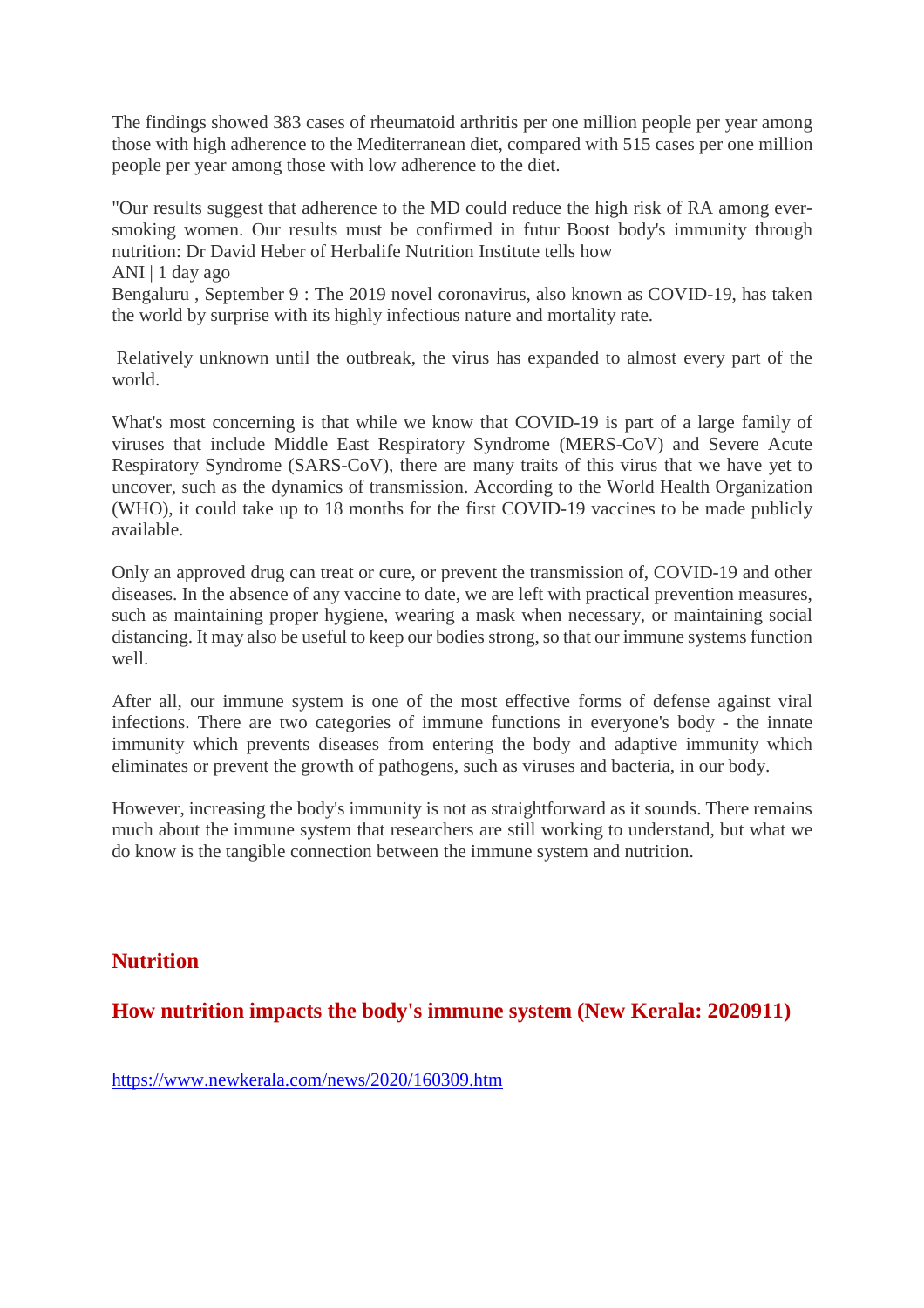To understand how nutrition and diet affect an individual's immune system, we need to delve deeper into the role of epigenetics - the study of biological mechanisms that switch our genes on and off.

While the idea of epigenetics might seem complex, consider the example of honeybees. Despite having the same DNA sequence, honeybees produce three different organisms - workers, drones and queens - and this is dependent on the diet that the larvae are fed. This demonstrates that while all worker bees are born with the genetic ability to become queens, the workers' diet ultimately affects how their genes are expressed and manifest physically.

In the same vein, while all humans are 99.9 per cent genetically identical, epigenetics make us unique by the different combinations of genes that turn on and off - which explains why some of us have red hair and others black, or why some of us have darker or lighter skin, for instance.

What we eat, where we live, how much we sleep, how we exercise, and even who we live with, all causes chemical reactions that can alter our health status. Added to the mix is our microbiome, which are the microorganisms we depend on to protect us against germs, break down food for energy, produce vital vitamins and bolster our immune system.

The largest part of the immune system - approximately 70 per cent of it - is located near the intestines, which monitors the intake of food and how the body uses it. This makes it critical for us to consume a balanced diet with the right vitamins, minerals and nutrients while maintaining a healthy lifestyle. This requires more than just changing the intake of one or two nutrients but involves balancing the entire diet to ensure that there is optimal nutrition intake at a cellular level.

Four essential groups of nutrients to help individuals strengthen their immune system

#### 1. Protein

Also known as the basic building blocks of the body, protein allows the body to manufacture antibodies that it requires to defend against invading viruses and bacteria. To ensure that we have sufficient levels of protein in our diet, we can eat more healthy protein foods such as fish, poultry, lean meats, soy foods and low-fat dairy products.

2. Vitamins and phytonutrients

Vitamins A and C, as well as phytonutrients are key players in immune system health. As one of the biggest immune system boosters, Vitamin C encourages our body to produce antibodies that fight diseases. It is essential to maintain a daily intake of vitamin C as the body does not produce or store it. Vitamin A supports the health of our skin, tissues of our digestive tract and respiratory system.

Phytonutrients, which are found in vegetables and fruits, reduces our body's oxidative stress, which may weaken its ability to fight off illnesses. A number of phytonutrients have been shown to reduce the risk of cancer and cardiovascular diseases, fight inflammation, lowering blood pressure, and boost the overall health of our immunity system.

3. Probiotics and prebiotics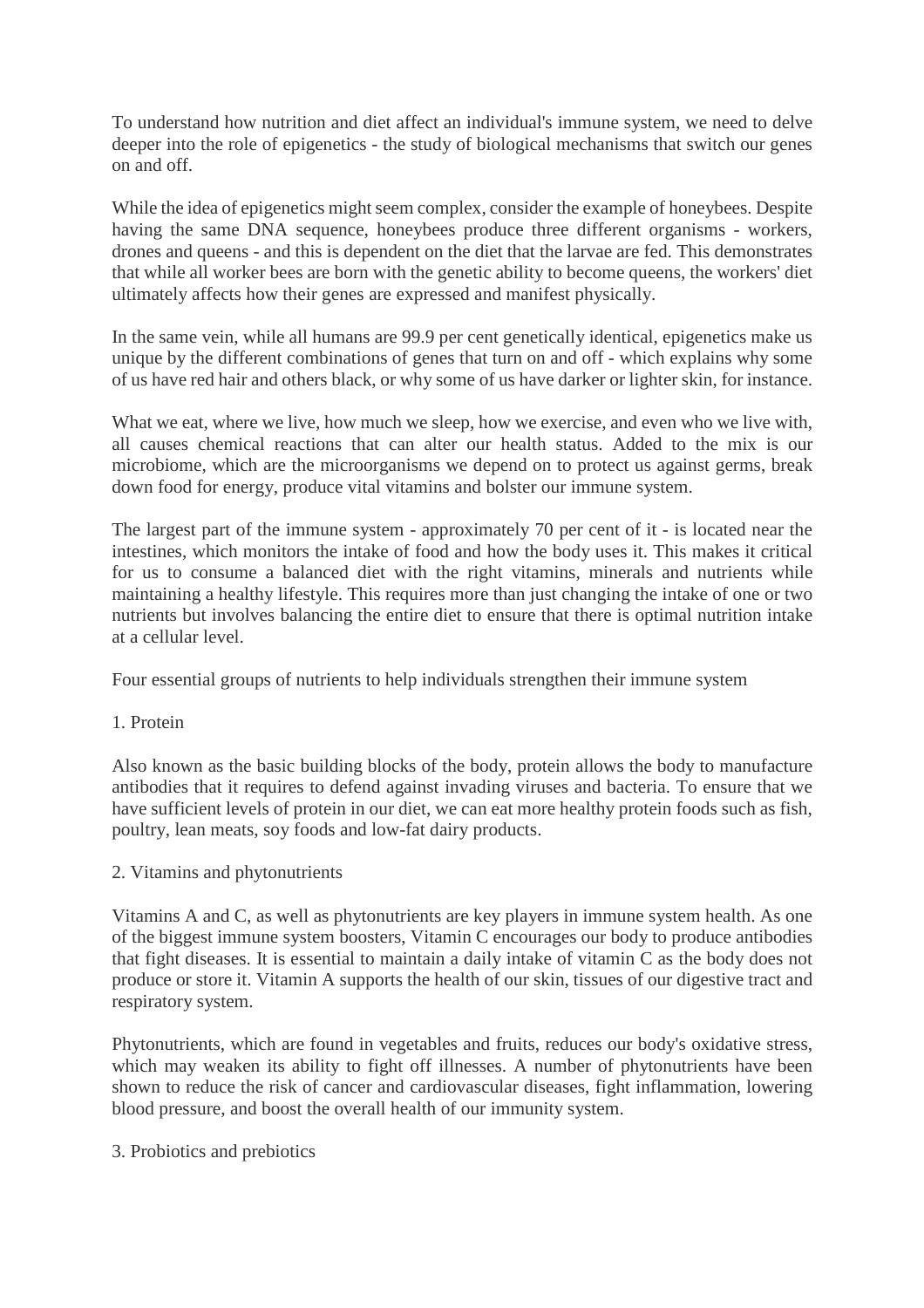The digestive system plays a central role in supporting immune function. The intestinal tract is the main route of contact with the external environment and is a pathway that contains microbiomes that aids digestion as well as the absorption of nutrients. Having the right gut bacteria has been associated with benefits such as weight loss, improved digestion, healthier skin, and most importantly enhanced immune function, although research in these areas is not conclusive or universally applicable.

Studies have shown that probiotics, which are 'good bacteria', are useful in maintaining the digestive system, and prebiotics, types of fiber that the human body cannot digest, serve as food for these probiotics.

4. Omega-3 fatty acids

Omega-3 fatty acids, such as DHA and EPA, are healthy and essential types of fat which can be found in food such as chia seed and supplements such as fish oil. Omega-3 fatty acids may enhance the functions of immune cells, which plays a large role in both the innate and adaptive system that responds to infections.

Nutrition is no substitute for an effective drug, and it won't prevent you from contracting COVID-19 or other diseases. Maintaining a strong immune system, though, is something all healthy people can do.

Released by Herbalife Nutrition in support of Rashtriya Poshan Maah (National Nutrition Month)

This story is provided by BusinessWire India. ANI will not be responsible in any way for the content of this article.

# **Food and Nutrition**

# **Fruits To Control Blood Sugar: इन 5 फलके सेवन सेलड शुगर लेवल को कंोल करनेमिमल सकती हैमदद ((Navbharat Times: 2020911)**

https://navbharattimes.indiatimes.com/lifestyle/health/eat-these-fruits-to-control-bloodsugar/articleshow/78038144.cms

Fruits To Control Blood Sugar : इन 5 फलों के सेवन से ब्लड शुगर लेवल को कंट्रोल करने में मिल सकती है मदद शरीर में ब्लड शुगर लेवल को कंट्रोल करने के लिए हमें विशेष ध्यान देने की जरूरत पड़ती है। नियमित रूप से डायट में शामिल होने वाले कुछ फूड्स ऐसे भी होते हैं जो हमारे शरीर में ब्लड शुगर लेवल को बढ़ा सकते हैं। इनके सेवन के बारे में अगर हम सही समय पर ध्यान नहीं देते हैं तो इस कारण ब्लड शगर लेवल बढ़ने के साथ-साथ डायबिटीज का खतरा भी बढ़ जाता है।

सैमसंग का नया फोन बना बैटरी चैलज का बॉस, जानिकसेदी पटकनी इसीलिए आज यहां पर आपको ऐसे फूडस के बारे में बताया जाएगा जिनका सेवन करने से ब्लड शगर लेवल को कंट्रोल करने में काफी मदद मिल सकती है। आइए अब आपको इन फलों के बारे में बताते हैं।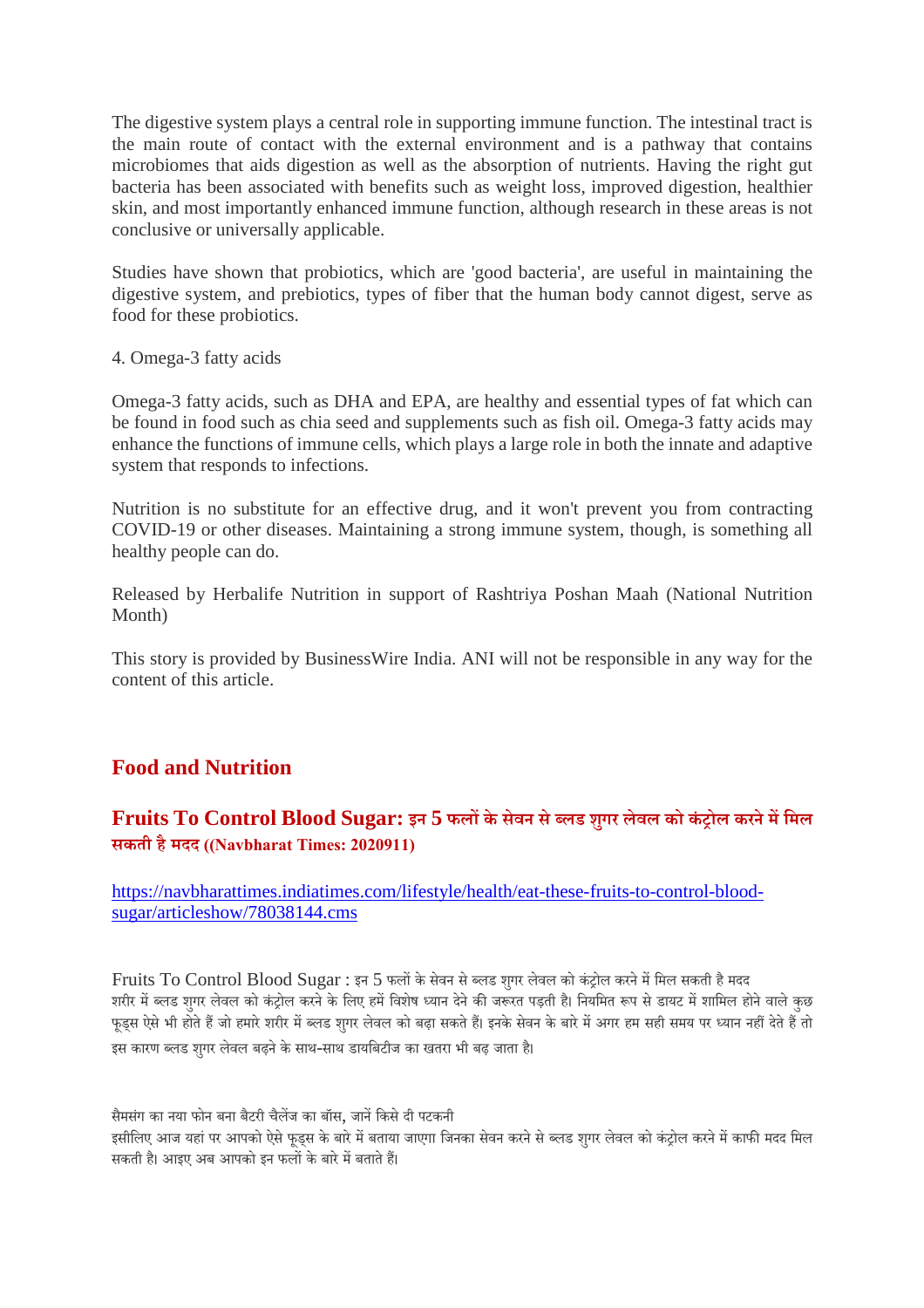# Fruits To Control Blood Sugar

बेरीज का सेवन सुबह नाश्ते में सबसे ज्यादा किया जाता है। इसके अलावा आप इसे रात में सोते समय भी खाने के लिए इस्तेमाल कर सकते हैं। फलों के रूप में मौजूद बड़े चाव से खाने के लिए इस्तेमाल होने वाली यह बेरीज शरीर में ब्लड शुगर लेवल को कंट्रोल करने के लिए प्रभावी रूप से मददगार हो सकती ह।

#### सेब

कहा जाता है कि रोजाना अगर एक सेब का सेवन किया जाए तो शरीर को कई प्रकार की बीमारियों से दूर रखने में मदद मिलती है। डॉक्टरों के द्वारा भी सेब का सेवन नियमित रूप से करने की सलाह दी जाती है और इसका वैज्ञानिक कारण भी है। इसमें कई प्रकार के पौष्टिक तत्वों का समावेश होता है, जिसके कारण यह हमारी सेहत के लिए लाभदायक होता है। इसके अलावा ब्लड शुगर लेवल को कंट्रोल करने के लिए भी सेब का सेवन फायदेमंद सािबत हो सकता ह।ै

यह भी पढ़ें : बुरा नहीं है शाम को एक्सर्साइज करना, होते हैं ये 3 खास फायदे

#### एवोकाडो

एवोकाडो एक ऐसा फल है जो आपको लगभग सभी मौसम में बड़ी आसानी से मिल जाता है। इसके सेवन से बॉडीबिल्डिंग में काफी मदद मिलती है। वहीं, ब्लड शुगर लेवल को कंट्रोल करने के लिए भी एवोकाडो का सेवन बेहतरीन परिणाम दिखा सकता है। इसलिए आप एवोकाडो के सेवन के जरिए भी शरीर में ब्लड शुगर लेवल को संतुलित बनाए रख सकते हैं।

संतरा

#### Fruits To Control Blood Sugar

खट्टे फलों का सेवन करने के कारण हमारे शरीर की त्वचा भी निखरी हुई रहती है। इसके अलावा इसमें मौजूद पौष्टिक तत्व शरीर को बीमारियों से बचाए रखने में प्रभावी रूप से मददगार साबित होते हैं। एक वैज्ञानिक अध्ययन के अनुसार, संतरे का सेवन करने के कारण ब्लड शुगर लेवल को कंटोल करने में प्रभावी असर दिख सकता है।

यह भी पढ़ें : जानें ग्रीन-टी पीने का सही समय ताकि आप ले सकें इसका पूरा लाभ

#### तरबूज

हर मौसम में बड़ी आसानी से मिल जाने वाला यह फल सेहत के लिए बहुत जरूरी माना जाता है। कई लोग इसका सेवन नियमित रूप से भी करते हैं, जिसके कारण बॉडी को डिहाईड्रेशन के खतरे से भी बचाए रखा जा सकता है। इसके अलावा ब्लड शुगर लेवल को कंट्रोल करने के लिए भी तरबूज का सेवन आपके काफी काम आ सकता है।

यह भी पढ़ें : जोड़ों के दर्द से मुक्ति दिलाता है यह घरेलू नुस्खा, जानें उपयोग का तरीका

सुपर फास्ट प्रोसेसर वाला सैमसंग का फोन, गजब की है स्पीड  $\overline{\text{Adv}}$ : घड़ियों के हैं शौकीन तो टॉप ब्रैंड के वॉच पर बड़ा ऑफर

Navbharat Times News App: देश-दुनिया की खबरें, आपके शहर का हाल, एजुकेशन और बिज़नेस अपडेट्स, फिल्म और खेल की दुनिया की हलचल, वायरल न्यूज़ और धर्म-कर्म... पाएँ हिंदी की ताज़ा खबरें डाउनलोड करें  $\operatorname{NBT}$  ऐप

बेरीज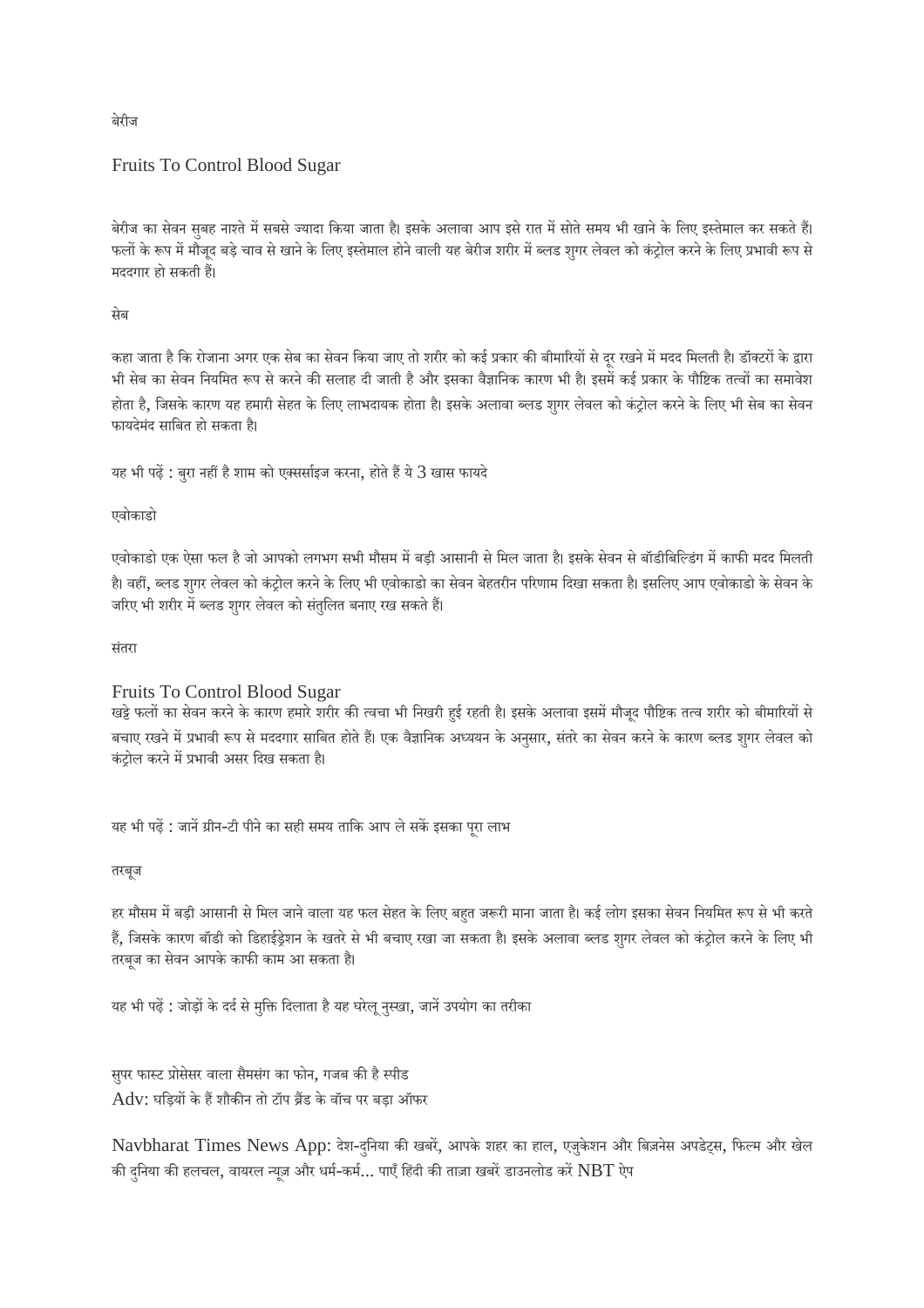https://epaper.livehindustan.com/imageview\_306339\_86270810\_4\_1\_11-09-2020\_3\_i\_1\_sf.html

# चिंता : कोरोना के रिकॉर्ड 95 हजार केस, आधे चार राज्यों से

केवल पांच राज्यों महाराष्ट्र, आंध्र प्रदेश,

मिले हैं। इसी तरह कोरोना से हुई अब

# नई दिल्ली | एजेंसी

देश में 24 घंटे के भीतर कोरोना संक्रमण के सर्वाधिक 95,735 नए मामले सामने आए हैं। इनमें से आधे मामले देश के सिर्फ चार राज्यों महाराष्ट, आंध्र प्रदेश, तमिलनाडु और कर्नाटक से हैं। इस अवधि में 1,172 और लोगों की मौत हुई है। वहीं, दिल्ली में भी कोरोना के रिकॉर्ड 4308 मरीज सामने आए।

केंद्रीय स्वास्थ्य मंत्रालय के मुताबिक महाराष्ट्र में 23,577 जबकि आंध्र प्रदेश में 10418, कर्नाटक में 9540, तमिलनाडु में 5584 मामले मिले हैं। इसी के साथ संक्रमितों की कुल

मृत्युदर में गिरावट लाख के पार पहंची देश में कोरोना संकमितों की संख्या स्वास्थ्य मंत्रालय के अनुसार, देश में कोरोना मृत्युदर गिरकर 1.68 हजार से अधिक लोग अब प्रतिशत हो गई है। वहीं, देशभर में तक जान गंवा चुके हैं अब तक 34,71,783 लोग कोरोना लाख के करीब मरीजों का से मुक्त हो चुके हैं। मरीजों के स्वस्थ होने की दर 77.74 प्रतिशत है। अस्पताल में इलाज चल रहा संख्या बढकर 44,65,863 हो गई। पांच राज्यो में 60% केसः कोरोना के

तक कुल मौतों में से 69 प्रतिशत मौत महाराष्ट्र, तमिलनाडु, कर्नाटक, दिल्ली कुल मामलों में से 60 प्रतिशत मामले और आंध्र प्रदेश में हुई हैं। आईसीएमआर के अनुसार देश में बुधवार को 11 लाख तमिलनाडु, कर्नाटक और उत्तर प्रदेश से से अधिक नमूनों की जांच की गई है। ▶प्लाज्मा थेरेपी पेज 14